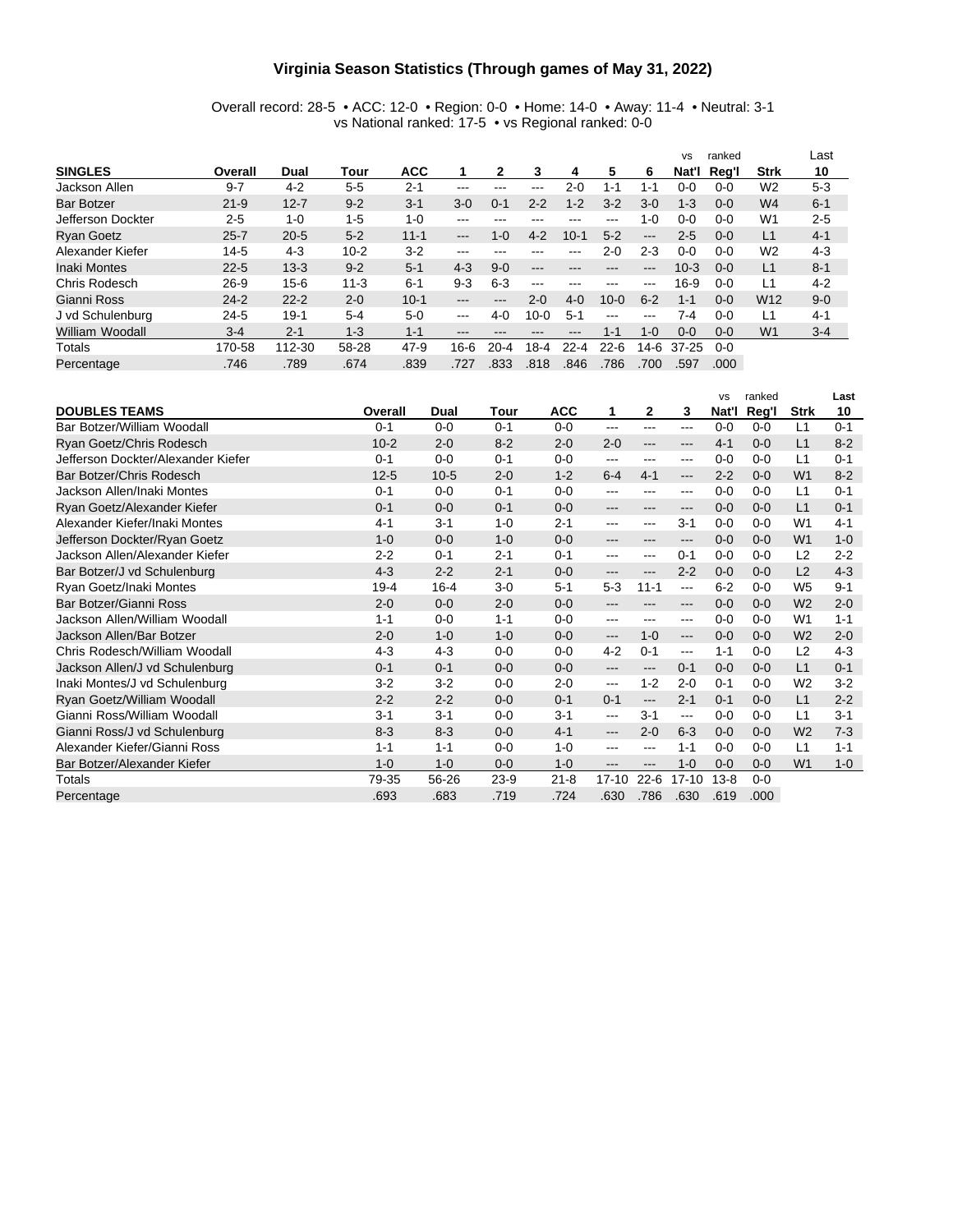### **Virginia Season Statistics (Through games of May 31, 2022)**

| Date             | <b>Opponent</b>                 |   | <b>Score</b>        | Overall                | <b>ACC</b> | Nat'l | Reg'l |
|------------------|---------------------------------|---|---------------------|------------------------|------------|-------|-------|
| Sep 24-26, 2021  | Orange & Blue Classic           |   |                     | (Charlottesville, Va.) |            |       |       |
| Oct 04-10, 2021  | ITA All-American Championships  |   | (Tulsa, Okla.)      |                        |            |       |       |
| Oct. 8-10, 2021  | River City Tennis Open          |   | (Richmond, Va)      |                        |            |       |       |
| Oct 14-17, 2021  | <b>ITA Atlantic Regional</b>    |   | (Annapolis, Md.)    |                        |            |       |       |
| Oct 23-25, 2021  | ITA Atlantic Super Regional     |   | (Norfolk, Va)       |                        |            |       |       |
| Oct 29-31, 2021  | Virginia Tech Halloween Clash   |   | (Blacksburg, Va.)   |                        |            |       |       |
| Nov 4-7, 2021    | ITA National Fall Championships |   | (San Diego, Calif.) |                        |            |       |       |
| Jan 20, 2022     | <b>LIBERTY</b>                  | W | $7 - 0$             | $1 - 0$                | $0 - 0$    | #7    |       |
| Jan 22, 2022     | <b>RICHMOND</b>                 | W | $7 - 0$             | $2 - 0$                | $0-0$      | #7    |       |
| Jan 23, 2022     | #20 HARVARD                     | W | $6 - 1$             | $3-0$                  | $0-0$      | #7    |       |
| Jan 29, 2022     | <b>BALL STATE</b>               | W | $4 - 0$             | $4 - 0$                | $0-0$      | #6    |       |
| Jan 30, 2022     | <b>GEORGIA TECH</b>             | W | $4 - 0$             | $5-0$                  | $0 - 0$    | #6    |       |
| Feb 06, 2022     | at #5 Ohio State                | L | $0 - 4$             | $5 - 1$                | $0-0$      | #6    |       |
| 2/12/2022        | at #3 Baylor                    | L | $2 - 4$             | $5-2$                  | $0 - 0$    | #7    |       |
| Feb 13, 2022     | at #4 TCU                       | L | $1 - 4$             | $5 - 3$                | $0 - 0$    | #6    |       |
| 2/18/2022        | at #4 TCU                       | L | $2 - 4$             | $5-4$                  | $0 - 0$    | #7    |       |
| 2/19/2022        | vs #5 Florida Gators            | L | $2 - 4$             | $5-5$                  | $0 - 0$    | #7    |       |
| 2/20/2022        | at Washington                   | W | $4 - 0$             | $6-5$                  | $0 - 0$    | #7    |       |
| * 3/4/2022       | at #40 Duke                     | W | $4 - 0$             | $7-5$                  | $1 - 0$    | #18   |       |
| * 03/06/2022     | at #27 North Carolina           | W | $4 - 2$             | $8-5$                  | $2 - 0$    | #18   |       |
| * 3/11/2022      | #21 NOTRE DAME FIGHTING IRISH   | W | $6 - 1$             | $9-5$                  | $3-0$      | #14   |       |
| * 3/13/2022      | #36 LOUISVILLE MEN'S TENNIS     | W | $6 - 1$             | $10-5$                 | $4 - 0$    | #14   |       |
| * Mar 18, 2022   | at #51 Georgia Tech             | W | $4 - 3$             | $11 - 5$               | $5-0$      | #14   |       |
| * March 20, 2022 | at #63 Clemson                  | W | $4 - 0$             | $12 - 5$               | $6-0$      | #11   |       |
| * 3/25/2022      | #34 NC STATE                    | W | $4 - 0$             | $13 - 5$               | $7 - 0$    | #11   |       |
| * 3/27/2022      | #8 WAKE FOREST                  | W | $4 - 1$             | $14 - 5$               | $8-0$      | #11   |       |
| 3/31/2022        | at #12 Kentucky                 | W | $4 - 2$             | $15 - 5$               | $8-0$      | #8    |       |
| * Apr 08, 2022   | at #33 Florida State University | W | $4 - 2$             | $16 - 5$               | $9-0$      | #8    |       |
| * Apr 10, 2022   | at #28 Miami                    | W | $6 - 1$             | $17 - 5$               | $10 - 0$   | #8    |       |
| * 4/13/2022      | at Virginia Tech Men's Tennis   | W | $4 - 0$             | $18 - 5$               | $11 - 0$   | #6    |       |
| * 4/17/2022      | <b>BOSTON COLLEGE MEN</b>       | W | $7 - 0$             | $19 - 5$               | $12 - 0$   | #6    |       |
| 04/22/22         | vs #32 Florida State            | W | $4 - 0$             | $20 - 5$               | $12 - 0$   | #6    |       |
| 04/23/22         | vs #23 Louisville               | W | $4 - 0$             | $21 - 5$               | $12 - 0$   | #6    |       |
| 04/24/24         | vs #17 North Carolina           | W | $4 - 3$             | $22 - 5$               | $12 - 0$   | #6    |       |
| 5/6/2022         | <b>FARIRLEIGH DICKINSON</b>     | W | $4 - 0$             | $23 - 5$               | $12 - 0$   | #7    |       |
| 5/7/2022         | <b>VCU MEN'S TENNIS</b>         | W | $4 - 0$             | $24 - 5$               | $12 - 0$   | #5    |       |
| 5/13/2022        | #10 SOUTH CAROLINA              | W | $4 - 0$             | $25 - 5$               | $12 - 0$   | #7    |       |
| 5/19/2022        | at #2 Florida                   | W | $4 - 1$             | $26 - 5$               | $12 - 0$   | #7    |       |
| 5/21/2022        | at #6 Tennessee                 | W | $5-0$               | $27 - 5$               | $12 - 0$   | #7    |       |
| 5/22/2022        | #8 KENTUCKY                     | W | $4 - 0$             | $28 - 5$               | $12 - 0$   | #7    |       |
| May 23-28, 2022  | <b>NCAA Singles and Doubles</b> |   | (Champaign, Ill.)   |                        |            |       |       |

| <b>DOUBLES</b>    | Overall   | Dual     | Tour     | <b>ACC</b> |           | 2        | 3                | <b>VS</b><br>Nat'l | ranked<br>Reg'l |
|-------------------|-----------|----------|----------|------------|-----------|----------|------------------|--------------------|-----------------|
| <b>Bar Botzer</b> | $21 - 9$  | 14-7     | $7-2$    | $2 - 2$    | $6 - 4$   | $5 - 1$  | $\overline{3-2}$ | $2 - 2$            | $0-0$           |
| Chris Rodesch     | $26 - 10$ | $16 - 8$ | $10-2$   | $3-2$      | $12 - 6$  | $4 - 2$  | ---              | 7-4                | $0-0$           |
| <b>Ryan Goetz</b> | $32-9$    | $20-6$   | $12 - 3$ | 7-2        | 7-4       | $11 - 1$ | $2 - 1$          | $10 - 4$           | 0-0             |
| Jackson Allen     | $5 - 5$   | 1-2      | $4 - 3$  | $0 - 1$    | ---       | $1 - 0$  | $0 - 2$          | 0-0                | $0-0$           |
| Alexander Kiefer  | 8-6       | $5 - 3$  | 3-3      | $4 - 2$    | ---       | $---$    | $5 - 3$          | 0-0                | $0-0$           |
| William Woodall   | $10 - 8$  | $9-6$    | 1-2      | $3-2$      | $4 - 3$   | 3-2      | $2 - 1$          | $1 - 2$            | $0-0$           |
| Jefferson Dockter | 1-1       | $0 - 0$  | 1-1      | $0-0$      | ---       | ---      | ---              | 0-0                | $0-0$           |
| Inaki Montes      | $26 - 8$  | 22-7     | $4 - 1$  | $9 - 2$    | $5 - 3$   | $12 - 3$ | $5-1$            | 6-3                | $0-0$           |
| J vd Schulenburg  | $15-9$    | $13 - 8$ | $2 - 1$  | $6 - 1$    | $---$     | $3-2$    | $10 - 6$         | 0-1                | $0-0$           |
| Gianni Ross       | 14-5      | $12 - 5$ | 2-0      | $8 - 2$    | $---$     | $5 - 1$  | 7-4              | 0-0                | $0-0$           |
|                   | 79-35     | 56-26    | $23-9$   | $21 - 8$   | $17 - 10$ | $22 - 6$ | $17 - 10$        | 13-8               | $0-0$           |
| Percentage        | .693      | .683     | .719     | .724       | .630      | .786     | .630             | .619               | .000            |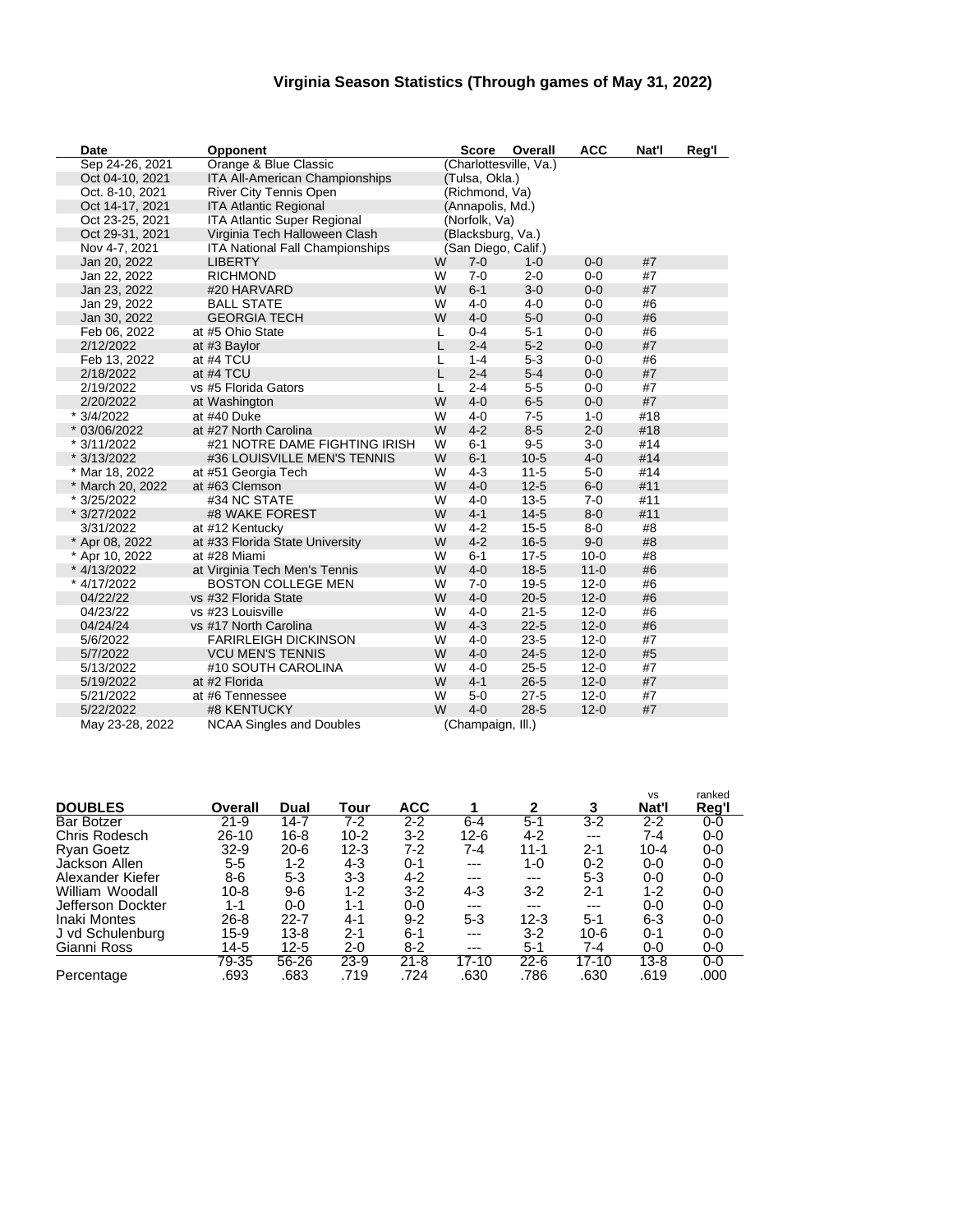#### **Jackson Allen**

|         | <b>SINGLES</b> | <b>Team/School</b>               |     | Pos Opponent (Rank Nat/Reg) | <b>Singles score</b>         |
|---------|----------------|----------------------------------|-----|-----------------------------|------------------------------|
|         | Sep 24-26      | vs Princeton                     | t-1 | Bill Duo                    | Won 6-2, 6-2                 |
|         | Sep 24-26      | vs Columbia                      |     | t-2 Roko Horvat             | Won 6-2, 6-3                 |
|         | Oct. 8-10      | vs Old Dominion                  |     | t-1 Younes Lalami           | Won 6-1, 4-6, 10-4           |
|         | Oct. 8-10      | vs Radford                       |     | t-1 Dimosthen Taramonlis    | Lost 2-6, 6-7                |
|         | Oct. 8-10      | vs Navy                          |     | t-2 Derrick Thompson        | Lost $6-7, 4-6$              |
|         | Oct 14-17      | vs Mount Saint Mary's            |     | t-64 Filipos Zachiotis      | Won 6-3, 6-0                 |
|         | Oct 14-17      | vs Delaware                      |     | t-32 Guilherm Valdoleiros   | Lost $6-4$ , 5-7, 3-6        |
|         | Oct 29-31      | vs Virginia Tech Men's Tennis    |     | Hugo Maia                   | $Last 1-6, 0-6$              |
|         | Oct 29-31      | vs Radford                       |     | Kanstantinos Raptis         | Won 6-4, 4-6, 7-5            |
|         | Oct 29-31      | vs ETSU                          |     | Dimitra Brada               | Lost 6-7, 5-7                |
|         | Jan 22, 2022   | Richmond                         | 4   | <b>Campbell Erwin</b>       | Won 6-1, 6-1                 |
|         | Jan 23, 2022   | #20 Harvard                      | 6   | David Lins                  | Won 6-3, 6-1                 |
|         | 2/12/2022      | at #3 Baylor                     | 5   | Finn Bass                   | Lost 3-6, 5-7                |
| $\star$ | 3/4/2022       | at #40 Duke                      |     | 6 Andrew Dale               | $2-6, 6-3, 1-0, \text{unf.}$ |
| $\star$ | 03/06/2022     | at #27 North Carolina            | 6   | Anuj Watane                 | $Last \, 3-6, 3-6$           |
| $\star$ |                | Mar 18, 2022 at #51 Georgia Tech |     | 5 Brandon McKinney          | Won 7-6 (7-4), 6-3           |
| $\star$ | 4/17/2022      | Boston College Men               | 4   | Will Kasten                 | Won 6-0, 6-3                 |
|         | 5/6/2022       | Farirleigh Dickinson             |     | 6 ADNANE, Younes            | 6-0, 2-4, unf.               |

|                 | DOUBLES Team/School                | Pos Opponent (Rank Nat/Reg)           | <b>Doubles score/partner</b> |
|-----------------|------------------------------------|---------------------------------------|------------------------------|
|                 | Sep 24-2 vs Columbia               | t-2 Henry Ruger/Theo Winegar          | Lost 6-8/Inaki Montes        |
|                 | Oct 14-1 vs Coppin St              | t-32 Vansh Kapoor/Anas Haddou         | Won 8-1/Alexander Kiefer     |
|                 | Oct 14-1 vs Delaware               | t-16 Luis Molina/James Wilkinson      | Won 8-7/Alexander Kiefer     |
| Oct 14-1 vs VCU |                                    | t-Q Inigo Torre Martin/Rayane Stable  | Lost 2-8/Alexander Kiefer    |
|                 | Oct 29-3 vs Virginia Tech Men's Te | Alvaro Ariza/Hugo Maia                | Lost 4-6/William Woodall     |
|                 | Oct 29-3 vs Radford                | Guilherme Severin/Kanstantinos Raptis | Won 6-4/William Woodall      |
|                 | Oct 29-3 vs ETSU                   | Frazier Rengifo/Juan Vargas           | Won 6-1/Bar Botzer           |
|                 | Jan 22 Richmond                    | 2 Campbell Erwin/John Walsh           | Won 6-1/Bar Botzer           |
|                 | $2/12/202$ at #3 Baylor            | 3 Adrian Boitan/Tadeas Paroulek       | Lost 4-6/J vd Schulenburg    |
|                 | Apr 10 at #28 Miami                | Dan Martin/Bojan Jankulovski          | Lost 1-6/Alexander Kiefer    |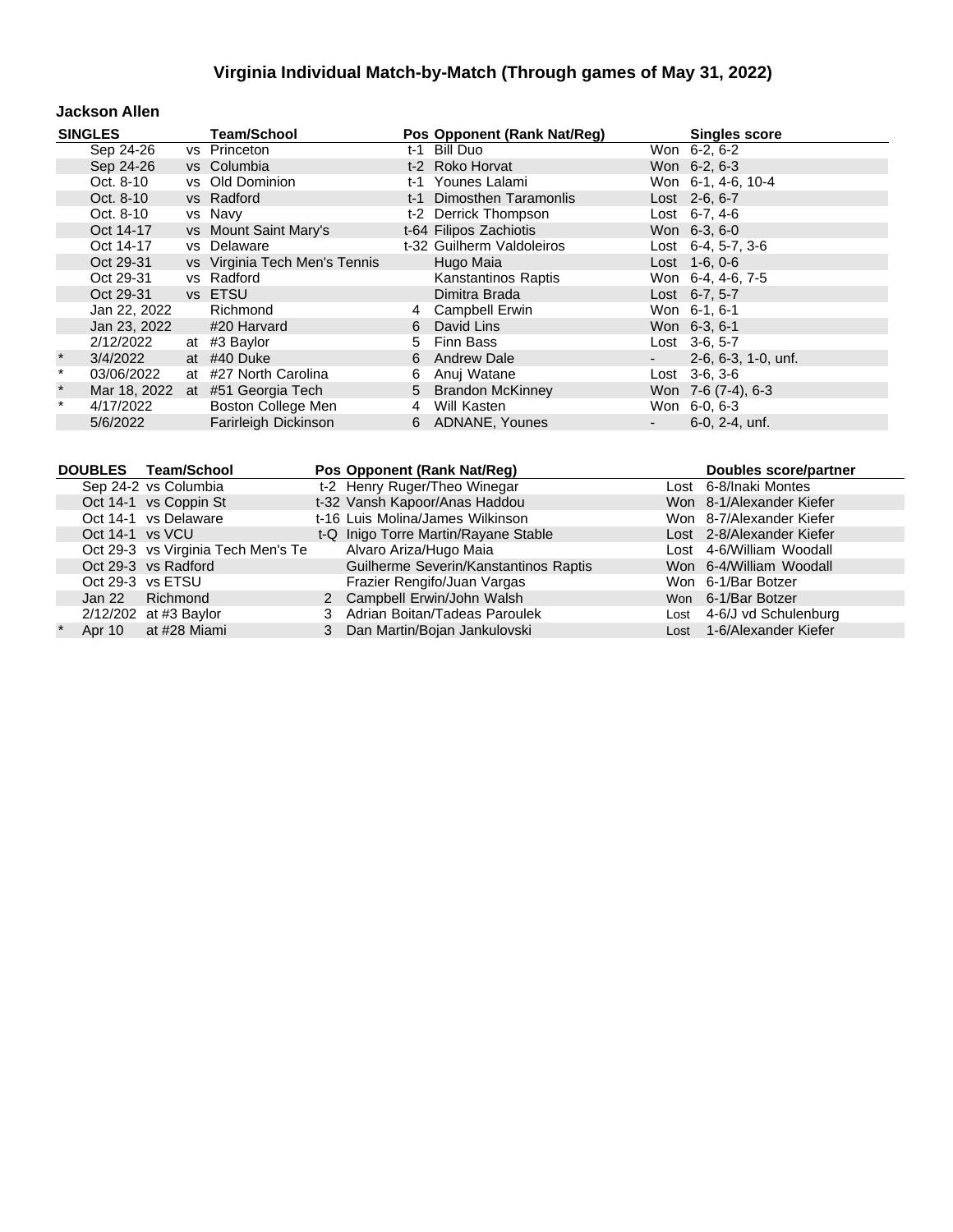#### **Bar Botzer**

|              | <b>SINGLES</b>         | <b>Team/School</b>              |              | Pos Opponent (Rank Nat/Reg) |                          | <b>Singles score</b>         |
|--------------|------------------------|---------------------------------|--------------|-----------------------------|--------------------------|------------------------------|
|              | Sep 24-26              | vs Princeton                    |              | t-1 Karl Poling (101/-)     |                          | $Last 0-6, 3-6$              |
|              | Sep 24-26              | vs Virginia Tech Men's Tennis   |              | t-3 Ryan Fishback           |                          | Won 6-1, 6-7 (3-7), 6-3      |
|              | Oct 14-17              | vs Duquesne                     |              | t-64 Jin Dassabayake        |                          | Won 6-1, 6-1                 |
|              | Oct 14-17              | vs Georgetown                   |              | t-32 Jake Fellows           |                          | Won 6-4, 6-4                 |
|              | Oct 14-17              | vs VCU                          |              | t-16 Joaquim Almeida        |                          | Won 7-5, 6-2                 |
|              | Oct 23-25              | vs Old Dominion                 |              | t-32 Francois Le Tallec     |                          | Lost 2-6, 2-6                |
|              | Oct 23-25              | vs Radford                      |              | t-c Guilherme Severin       |                          | Won 6-2, 7-5                 |
|              | Oct 23-25              | vs Old Dominion                 |              | t-c Luca Maldoner           |                          | Won 6-3, 5-7, 10-6           |
|              | Oct 29-31              | vs Virginia Tech Men's Tennis   |              | Ryan Fishback               |                          | Won 6-4, 6-4                 |
|              | Oct 29-31              | vs Radford                      |              | D Taramonlis                |                          | Won 6-1, 7-5                 |
|              | Oct 29-31              | vs ETSU                         |              | <b>Frazier Rengifo</b>      |                          | Won 6-2, 2-6, 6-4            |
|              | Jan 20, 2022           | Liberty                         |              | 3 R. Marques Da Silva       |                          | Won 6-4, 6-3                 |
|              | Jan 22, 2022           | Richmond                        | $\mathbf{1}$ | Daniel Kliebhan             |                          | Won 4-6, 6-2, 6-4            |
|              | Jan 23, 2022           | #20 Harvard                     |              | 3 Brian Shi (57/-)          |                          | Lost 7-5, 5-7, 3-6           |
|              | Jan 29, 2022           | <b>Ball State</b>               | 1            | Danilo Kovacevic            |                          | Won 6-1, 6-4                 |
|              | Jan 30, 2022           | Georgia Tech                    | 3            | Marcus McDaniel             | $\sim 100$               | 3-6, 4-4, unf.               |
|              |                        | Feb 06, 2022 at #5 Ohio State   | 2            | Matej Vocel (5/-)           |                          | Lost 3-6, 3-6                |
|              | Feb 13, 2022 at #4 TCU |                                 |              | 3 Pedro Vives               |                          | Lost 4-6, 4-6                |
|              | 2/18/2022              | at #4 TCU                       | 4            | Pedro Vives                 |                          | Lost $6-4$ , 1-6, 4-6        |
|              | 2/19/2022              | vs #5 Florida Gators            | 4            | Andy Andrade                |                          | Lost 3-6, 2-6                |
|              | 2/20/2022              | at Washington                   | 4            | Han-Chih Lin                | $\overline{\phantom{a}}$ | 1-6, 6-5, unf.               |
| $\pmb{\ast}$ | March 20               | at #63 Clemson                  | 3            | Spencer Whitaker            |                          | Won 6-0, 6-2                 |
| $\star$      | 3/25/2022              | #34 NC State                    | 4            | Damien Salvestre            | $\blacksquare$           | 6-7 (1-7), 1-2, unf.         |
| $\star$      | 3/27/2022              | #8 Wake Forest                  | 5            | Siddhant Banthia            | $\sim$                   | 4-6, 6-4, unf.               |
|              | 3/31/2022              | at #12 Kentucky                 | 5            | Joshua Lapadat (95/-)       |                          | Won 6-1, 6-4                 |
| $\ast$       | Apr 08, 2022           | at #33 Florida State University | 5            | Youcef Rihane               |                          | Lost $3-6, 4-6$              |
| $\star$      | 4/13/2022              | at Virginia Tech Men's Tennis   | 4            | <b>Michael Shepheard</b>    |                          | Won 6-0, 6-1                 |
| $\star$      | 4/17/2022              | <b>Boston College Men</b>       | $\mathbf{1}$ | Max Motlagh                 |                          | Won 6-4, 6-2                 |
|              | 04/22/22               | vs #32 Florida State            | 5            | <b>Youcef Rihane</b>        |                          | Won 6-1, 6-2                 |
|              | 04/23/22               | vs #23 Louisville               | 5            | David Mizrahi               |                          | 7-6 (10-8), 2-3, unf.        |
|              | 04/24/24               | vs #17 North Carolina           | 5            | Anuj Watane                 |                          | Lost $0-6, 6-2, 3-6$         |
|              | 5/6/2022               | Farirleigh Dickinson            | 5            | <b>BUDINSZKY, Moric</b>     |                          | Won 6-0, 6-1                 |
|              | 5/7/2022               | <b>VCU Men's Tennis</b>         | 6            | Joaquim Almeida             | $\overline{\phantom{a}}$ | 4-6, 2-5, unf.               |
|              | 5/13/2022              | #10 South Carolina              | 6            | Casey Hoole                 |                          | Won 2-6, 6-2, 6-2            |
|              | 5/19/2022              | at #2 Florida                   | 6            | Josh Goodger (119/-)        | $\overline{\phantom{a}}$ | $6-3, 3-6, 5-6, \text{unf.}$ |
|              | 5/21/2022              | at #6 Tennessee                 | 6            | <b>Martim Prata</b>         |                          | Won 7-5, 6-2                 |
|              | 5/22/2022              | #8 Kentucky                     | 6            | JJ Mercer                   |                          | Won 6-1, 6-1                 |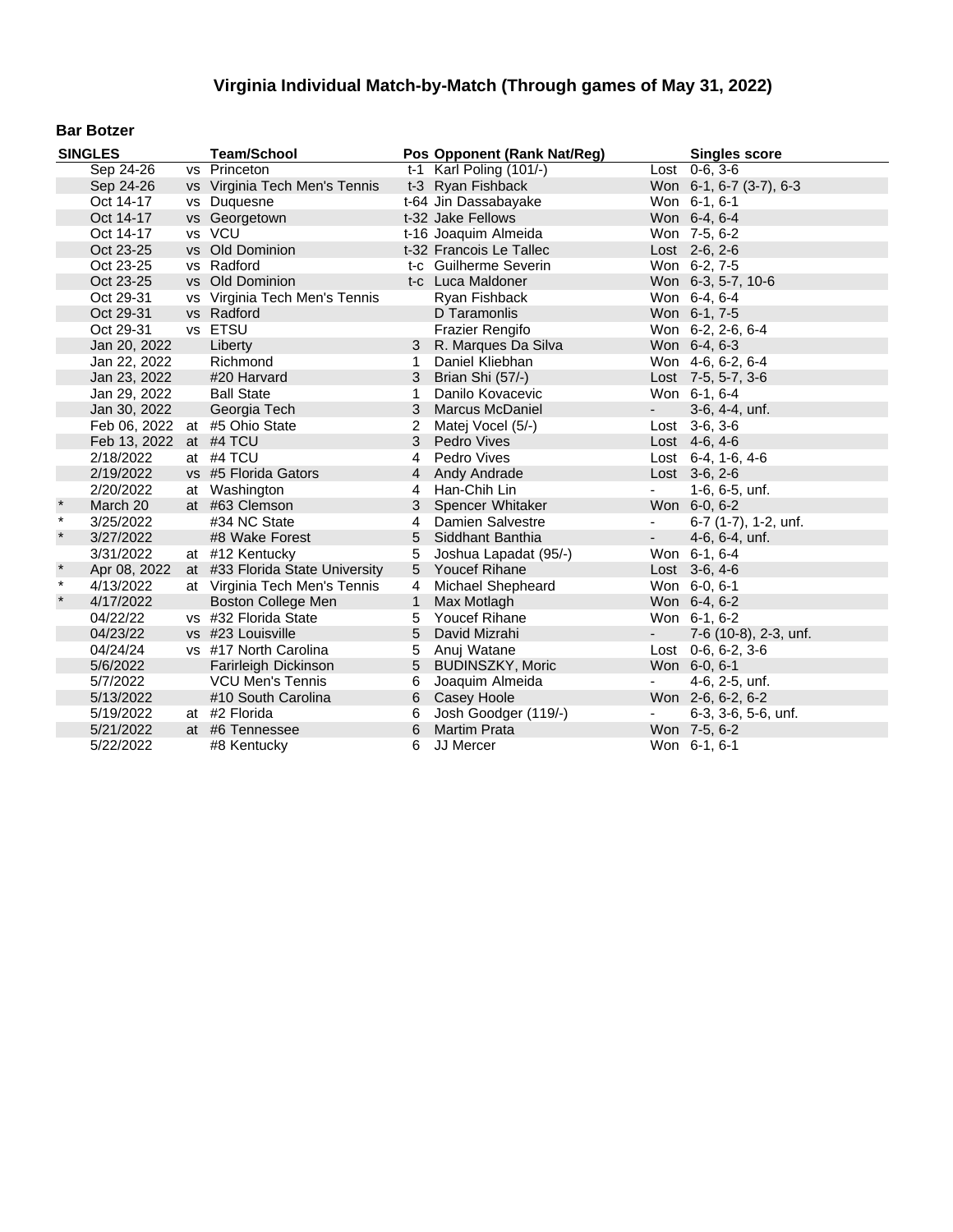#### **Bar Botzer**

|         |                  | DOUBLES Team/School                |                       | Pos Opponent (Rank Nat/Reg)                                        |                | <b>Doubles score/partner</b>        |
|---------|------------------|------------------------------------|-----------------------|--------------------------------------------------------------------|----------------|-------------------------------------|
|         |                  | Sep 24-2 vs Princeton              |                       | t-1 Karl Poling/Damian Rodriguez                                   |                | Lost 6-8/William Woodall            |
|         |                  | Sep 24-2 vs Columbia               |                       | t-2 Max Westphal/Hugo Hashimoto                                    |                | Won 8-3/Chris Rodesch               |
|         |                  |                                    |                       | Sep 24-2 vs Virginia Tech Men's Te t-3 Ryan Fishback/Scott Sculley |                | Won 8-6/Chris Rodesch               |
|         |                  | Oct 23-2 vs Liberty                |                       | t-16 R Marques da Silva/Josh Wilson                                |                | Won 8-7/J vd Schulenburg            |
|         |                  | Oct 23-2 vs James Madison          |                       | t-qf William Karpinski/Holden Koons                                |                | Won 8-4/J vd Schulenburg            |
|         |                  | Oct 23-2 vs Old Dominion           |                       | t-sf Luca Maldoner/Nicola Vidal                                    |                | Lost 2-6, 6-4, 8-10/J vd Schulenbur |
|         |                  | Oct 29-3 vs Virginia Tech Men's Te |                       | Ryan Fishback/Scott Sculley                                        |                | Won 7-6/Gianni Ross                 |
|         |                  | Oct 29-3 vs Radford                |                       | D Taramonlis/Andres Silva                                          |                | Won 6-3/Gianni Ross                 |
|         | Oct 29-3 vs ETSU |                                    |                       | Frazier Rengifo/Juan Vargas                                        |                | Won 6-1/Jackson Allen               |
|         | Jan 20           | Liberty                            | 3                     | Goncalo Ferreira/Josh Wilson                                       |                | Won 6-3/J vd Schulenburg            |
|         | Jan 22           | Richmond                           | 2                     | Campbell Erwin/John Walsh                                          | Won            | 6-1/Jackson Allen                   |
|         | <b>Jan 23</b>    | #20 Harvard                        | 3                     | Steven Sun/David Lins                                              |                | Won 6-3/J vd Schulenburg            |
|         | Jan 29           | <b>Ball State</b>                  | 3                     | Vince Orlando/Parrish Simmons                                      |                | 4-4, unf./J vd Schulenburg          |
|         | <b>Jan 30</b>    | Georgia Tech                       | 3                     | Chen Dong/Angel Guerrero                                           | Lost           | 2-6/J vd Schulenburg                |
|         | Feb 06           | at #5 Ohio State                   | 3                     | Cannon Kingsley/JJ Tracy                                           | Lost           | 3-6/J vd Schulenburg                |
|         | Feb 13           | at #4 TCU                          |                       | Luc Fomba/Jake Fearnley                                            | Lost           | 4-6/Chris Rodesch                   |
|         |                  | 2/18/202 at #4 TCU                 |                       | Luc Fomba/Jake Fearnley                                            | Won            | 6-3/Chris Rodesch                   |
|         |                  | 2/19/202 vs #5 Florida Gators      | $\mathbf 1$           | Sam Riffice/Ben Shelton                                            | Lost           | 3-6/Chris Rodesch                   |
|         |                  | 2/20/202 at Washington             | 1.                    | Jack Davis/Brandon Wong                                            | Won            | 6-4/Chris Rodesch                   |
|         |                  | March 20 at #63 Clemson            | $\mathbf{1}$          | Ryuhei Azuma/Teodor Giusca                                         | $\blacksquare$ | 5-2, unf./Ryan Goetz                |
| $\star$ |                  | 3/25/202 #34 NC State              | 2                     | Martins Rocens/Fons Van Sambeek                                    | Lost           | 3-6/Chris Rodesch                   |
| $\star$ |                  | 3/27/202 #8 Wake Forest            | $\mathbf{2}^{\prime}$ | Siddhant Banthia/Jakob Schnaitter (14/-)                           | ÷.             | 5-3, unf./Chris Rodesch             |
|         |                  | 3/31/202 at #12 Kentucky           | $\overline{2}$        | Joshua Lapadat/JJ Mercer                                           | Won            | 6-3/Chris Rodesch                   |
| $\star$ | Apr 08           | at #33 Florida State Unive         | $2^{\circ}$           | Loris Pourroy/Andreja Petrovic                                     | $\blacksquare$ | 5-3, unf./Chris Rodesch             |
| $\star$ | Apr 10           | at #28 Miami                       | 1.                    | Franco Aubone/Juan Martin Jalif                                    | Won            | 7-5/Chris Rodesch                   |
| $\star$ |                  | 4/13/202 at Virginia Tech Men's Te | $\mathbf{1}$          | Jordan Chrysostom/Ryan Fishback (19/-)                             | Lost           | 1-6/Chris Rodesch                   |
| $\star$ |                  | 4/17/202 Boston College Men        | 3                     | <b>Bennett Turner/Matt Campbell</b>                                | Won            | 6-1/Alexander Kiefer                |
|         |                  | 04/22/22 vs #32 Florida State      | $\overline{2}$        | Loris Pourroy/Andreja Petrovic                                     |                | Won 6-0/Chris Rodesch               |
|         |                  | 04/23/22 vs #23 Louisville         | 2                     | Sergio Hernandez/Natan Rodrigues                                   | Won            | 6-3/Chris Rodesch                   |
|         |                  | 04/24/24 vs #17 North Carolina     | $2^{\circ}$           | Casey Kania/Logan Zapp                                             |                | Won 6-2/Chris Rodesch               |
|         |                  | 5/6/2022 Farirleigh Dickinson      | $\mathbf 1$           | PUKSE, Teodors/PIETSCH, Niclas                                     | Won            | 6-3/Chris Rodesch                   |
|         |                  | 5/7/2022 VCU Men's Tennis          | 1                     | Charles Bertimon/Maxence Bertimon (33/-)                           |                | Won 6-4/Chris Rodesch               |
|         |                  | 5/13/202 #10 South Carolina        | 1.                    | Daniel Rodrigues/Connor Thomson (18/-)                             | Lost           | 3-6/Chris Rodesch                   |
|         |                  | 5/19/202 at #2 Florida             | $\mathbf{1}$          | Sam Riffice/Ben Shelton (5/-)                                      |                | Won 6-4/Chris Rodesch               |
|         |                  | 5/21/202 at #6 Tennessee           | 1.                    | Adam Walton/Pat Harper (13/-)                                      |                | 4-4, unf./Chris Rodesch             |
|         |                  | 5/22/202 #8 Kentucky               | 1                     | Millen Hurrion/Francois Musitelli (55/-)                           |                | 4-4, unf./Chris Rodesch             |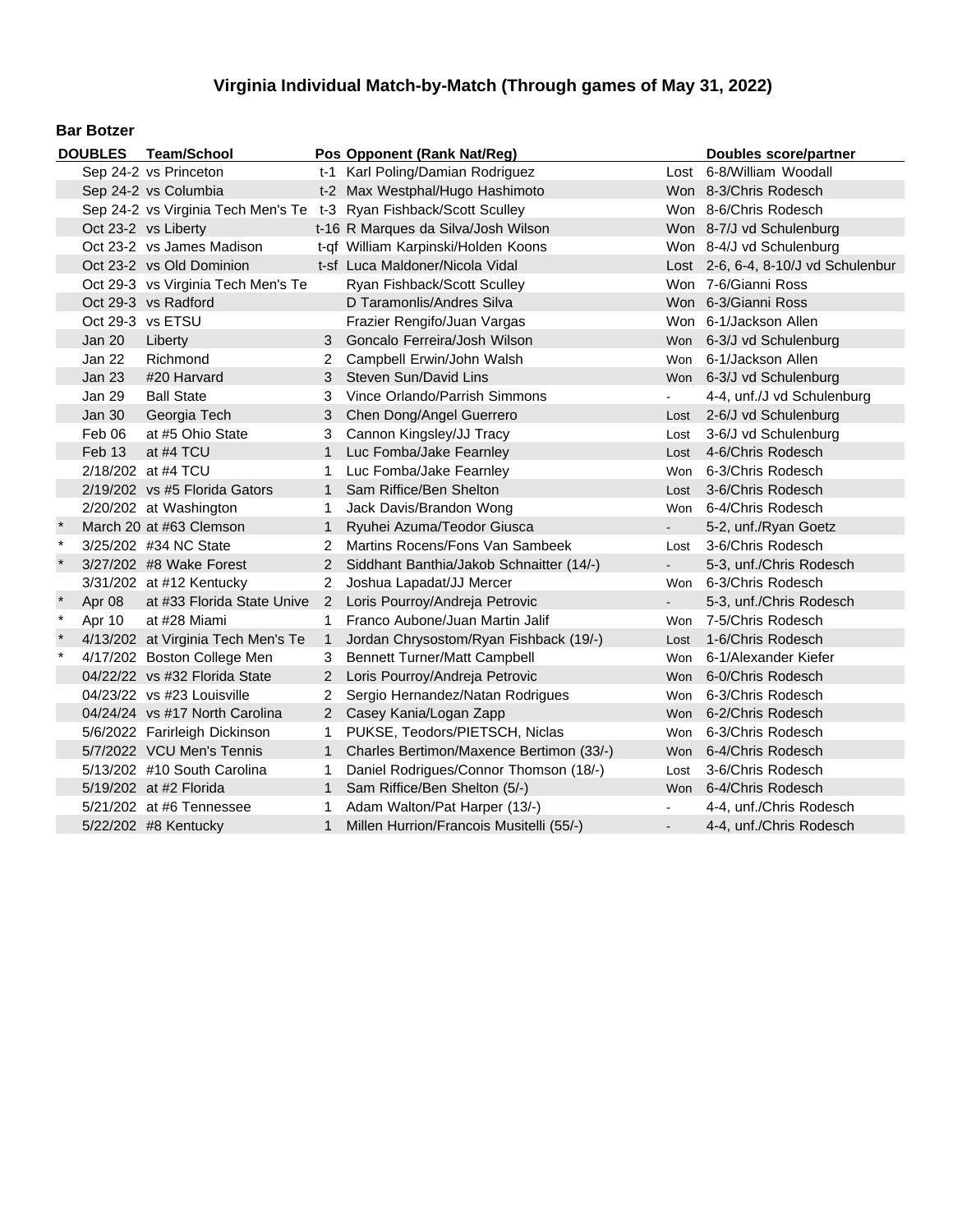#### **Jefferson Dockter**

|         | <b>SINGLES</b> | <b>Team/School</b>            | Pos Opponent (Rank Nat/Reg) | <b>Singles score</b>  |
|---------|----------------|-------------------------------|-----------------------------|-----------------------|
|         | Sep 24-26      | vs Princeton                  | t-1 Aidan Mahoney           | Lost $2-6, 6-1, 3-6$  |
|         | Sep 24-26      | vs Columbia                   | t-2 Ishaan Ravichander      | Lost 1-6, 1-6         |
|         | Sep 24-26      | vs Virginia Tech Men's Tennis | t-3 Alex Ix                 | Won 1-6, 6-3, 6-4     |
|         | Oct. 8-10      | vs Richmond                   | t-1 John Walsh              | Lost $1-6, 6-3, 6-10$ |
|         | Oct. 8-10      | vs Old Dominion               | t-1 Oliver Nolan            | Lost 4-6, 1-6         |
|         | Oct. 8-10      | vs William & Mary             | t-2 Daniel Pellerito        | $Last \, 3-6, 3-6$    |
| $\star$ | 4/17/2022      | Boston College Men            | 6 Shreekar Eedara           | Won 6-2, 6-3          |

| <b>DOUBLES</b> | Team/School           | Pos Opponent (Rank Nat/Req)                                             | Doubles score/partner     |
|----------------|-----------------------|-------------------------------------------------------------------------|---------------------------|
|                | Sep 24-2 vs Princeton | t-1 Matthew Bosancic/Ben Smith                                          | Lost 5-8/Alexander Kiefer |
|                |                       | Sep 24-2 vs Virginia Tech Men's Te t-3 Michael Shepheard/Frank Thompson | Won 8-7 (7-4)/Ryan Goetz  |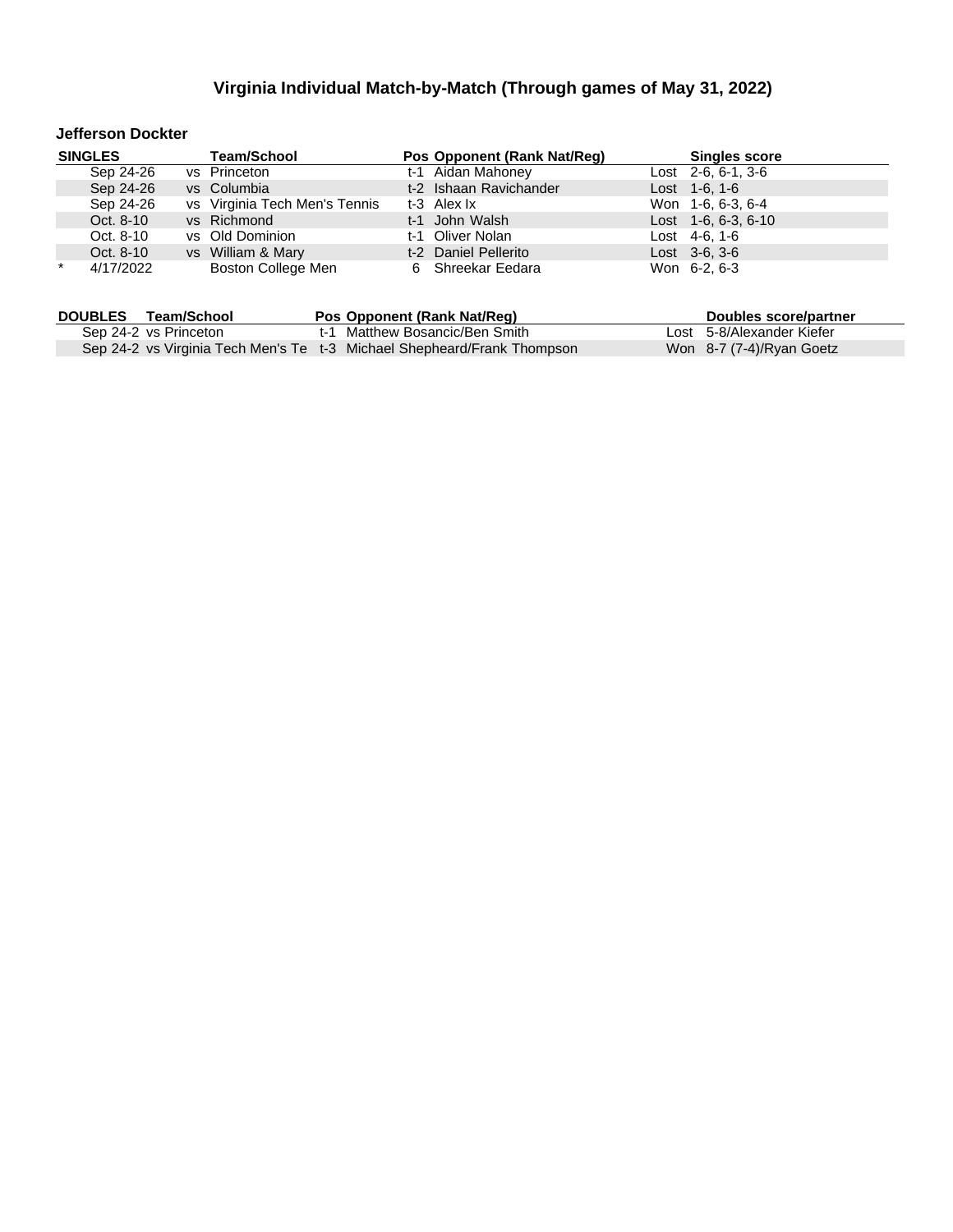### **Ryan Goetz**

|         | <b>SINGLES</b> | <b>Team/School</b>               |                | Pos Opponent (Rank Nat/Reg) |                          | <b>Singles score</b>       |
|---------|----------------|----------------------------------|----------------|-----------------------------|--------------------------|----------------------------|
|         | Sep 24-26      | vs Princeton                     |                | t-1 Damian Rodriguez        |                          | $\overline{W}$ on 6-3, 7-6 |
|         | Sep 24-26      | vs Columbia                      |                | t-2 Hugo Hashimoto          |                          | Won 6-2, 6-2               |
|         | Sep 24-26      | vs Virginia Tech Men's Tennis    |                | t-3 Alvaro Ariza            |                          | Won 7-5, 7-6 (7-3)         |
|         | Oct 04-10      | vs Ohio State                    |                | t-64 Matej Vocel (20/-)     |                          | Won 3-6, 6-2, 6-3          |
|         | Oct 04-10      | vs Washington                    |                | t-32 Clement Chidekh (72/-) |                          | Lost 4-6, 2-6              |
|         | Oct 23-25      | vs Old Dominion                  |                | t-32 Younes Lalami          |                          | Lost 6-3, 0-6, 4-6         |
|         | Oct 23-25      | vs Virginia Tech Men's Tennis    |                | t-c Hugo Maia               |                          | Won 6-3, 6-3               |
|         | Jan 20, 2022   | Liberty                          |                | 5 Deji Thomas-Smith         |                          | Won 6-2, 6-4               |
|         | Jan 23, 2022   | #20 Harvard                      | 5              | Steven Sun                  |                          | Won 6-2, 6-1               |
|         | Jan 29, 2022   | <b>Ball State</b>                |                | 3 Nathaniel Webster         |                          | Won 6-3, 6-0               |
|         | Jan 30, 2022   | Georgia Tech                     | 5              | Pablo Schlecher             |                          | Won 6-2, 6-2               |
|         |                | Feb 06, 2022 at #5 Ohio State    | 5              | JJ Tracy $(14/-)$           | $\sim 100$               | 5-7, 0-5, unf.             |
|         | 2/12/2022      | at #3 Baylor                     | 3              | Sven Lah (123/-)            |                          | Lost $5-7, 6-0, 1-6$       |
|         | Feb 13, 2022   | at #4 TCU                        | 5              | Jake Fearnley (52/-)        |                          | Lost 2-6, 4-6              |
|         | 2/18/2022      | at #4 TCU                        | 5              | Jake Fearnley (76/-)        |                          | Lost 3-6, 3-6              |
|         | 2/19/2022      | vs #5 Florida Gators             | 5              | Josh Goodger                | $\sim$                   | 7-6 (9-7), 3-6, 4-1, unf.  |
|         | 2/20/2022      | at Washington                    | 5              | Nedim Suko                  |                          | Won 6-2, 6-3               |
| $\star$ | 3/4/2022       | at #40 Duke                      | $\overline{4}$ | <b>Edu Guell</b>            |                          | Won 6-3, 6-1               |
| $\star$ | 03/06/2022     | at #27 North Carolina            | 4              | Henry Lieberman             |                          | Won 6-2, 6-1               |
| $\star$ | 3/11/2022      | #21 Notre Dame Fighting Iris     | 3              | <b>Matthew Che</b>          |                          | Won 6-1, 6-2               |
| $\star$ | 3/13/2022      | #36 Louisville Men's Tennis      |                | 3 Tin Chen                  |                          | Won 6-2, 6-2               |
| $\star$ |                | Mar 18, 2022 at #51 Georgia Tech |                | 3 Keshav Chopra             |                          | Lost 7-5, 6-7 (7-9), 4-6   |
| $\ast$  | March 20       | at #63 Clemson                   |                | 4 Jorge Plans Gonzalez      |                          | Won 6-2, 6-3               |
| $\star$ | 3/25/2022      | #34 NC State                     |                | 5 Braden Shick              |                          | Won 7-5, 6-2               |
| $\star$ | 3/27/2022      | #8 Wake Forest                   | 4              | Taha Baadi                  |                          | Won 6-4, 6-3               |
|         | 3/31/2022      | at #12 Kentucky                  |                | 4 Francois Musitelli (61/-) |                          | Won 6-4, 6-2               |
| $\star$ | Apr 08, 2022   | at #33 Florida State University  | 4              | Josh Karpenschif            |                          | Won 6-3, 6-2               |
| $\star$ | Apr 10, 2022   | at #28 Miami                     |                | 4 Oren Vasser               |                          | Won 6-4, 6-3               |
| $\star$ | 4/13/2022      | at Virginia Tech Men's Tennis    |                | 3 Hugo Maia                 |                          | Won 6-1, 6-3               |
| $\star$ | 4/17/2022      | <b>Boston College Men</b>        |                | 2 Oliver Worth              |                          | Won 6-1, 6-0               |
|         | 04/22/22       | vs #32 Florida State             |                | 4 Sebastian Arcila          |                          | 6-1, 5-3, unf.             |
|         | 04/23/22       | vs #23 Louisville                |                | 4 Natan Rodrigues           |                          | Won 6-4, 6-3               |
|         | 04/24/24       | vs #17 North Carolina            | 4              | Logan Zapp                  |                          | Won 2-6, 6-1, 6-1          |
|         | 5/6/2022       | Farirleigh Dickinson             |                | 3 SRIRAM, Arjun             | $\sim 10$                | $6-0, 4-1, \text{unf.}$    |
|         | 5/7/2022       | <b>VCU Men's Tennis</b>          | $\overline{4}$ | Matisse Bobichon            | $\overline{\phantom{a}}$ | 7-5, 3-3, unf.             |
|         | 5/13/2022      | #10 South Carolina               |                | 4 Raphael Lambling          |                          | Won 6-4, 6-1               |
|         | 5/19/2022      | at #2 Florida                    |                | 4 Andy Andrade (117/-)      |                          | Lost $3-6, 4-6$            |
|         | 5/21/2022      | at #6 Tennessee                  |                | 4 Shunsuke Mitsui           | $\sim$                   | 7-6 (7-4), 5-2, unf.       |
|         | 5/22/2022      | #8 Kentucky                      |                | 4 Francois Musitelli        | $\blacksquare$           | $6-0, 6-6$ $(6-5)$ , unf.  |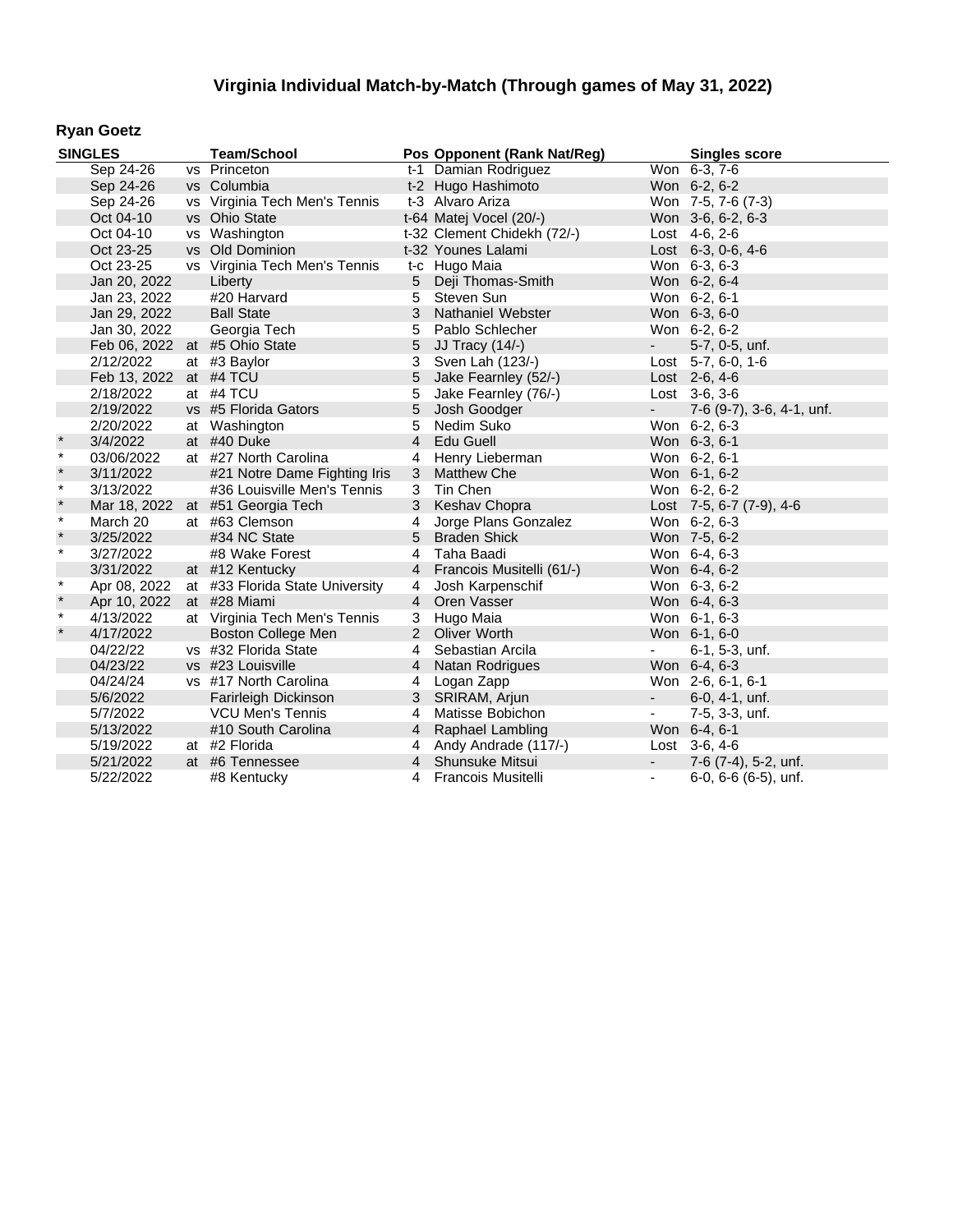### **Ryan Goetz**

|         |                   | DOUBLES Team/School                |                       | Pos Opponent (Rank Nat/Reg)                                             |                | Doubles score/partner             |
|---------|-------------------|------------------------------------|-----------------------|-------------------------------------------------------------------------|----------------|-----------------------------------|
|         |                   | Sep 24-2 vs Princeton              |                       | t-1 Thomas Bosancic/Bill Duo                                            |                | Won 8-2/Chris Rodesch             |
|         |                   | Sep 24-2 vs Columbia               |                       | t-2 Alex Kotzen/Jayden Templeman                                        |                | Lost 5-8/Alexander Kiefer         |
|         |                   |                                    |                       | Sep 24-2 vs Virginia Tech Men's Te t-3 Michael Shepheard/Frank Thompson |                | Won 8-7 (7-4)/Jefferson Dockter   |
|         |                   | Oct 04-1 vs Middle Tennessee       |                       | q64 Chris Edge/Francisco Rocha                                          |                | Won 2-6, 6-4, 12-10/Chris Rodesch |
|         | Oct 04-1 vs SMU   |                                    |                       | Q32 Adam Neff/Ivan Thamma                                               |                | Won 3-6, 7-6, 10-8/Chris Rodesch  |
|         | Oct 04-1 vs Texas |                                    |                       | QFi Richard Ciamarra/Cleeve Harper                                      |                | Won 6-2, 6-4/Chris Rodesch        |
|         |                   | Oct 04-1 vs Ohio State             |                       | t-32 Justin Boulais/James Trotter                                       |                | Lost 3-6, 2-6/Chris Rodesch       |
|         | Oct 04-1 vs UCF   |                                    |                       | t-C Bogdan Pavel/Trey Hilderbrand (3/-)                                 |                | Won 7-5, 6-4/Chris Rodesch        |
|         |                   | Oct 04-1 vs Arizona                |                       | CQ Herman Hoeyeraal/Filip Malbasic                                      |                | Won 6-2, 6-2/Chris Rodesch        |
|         | Oct 04-1 vs Duke  |                                    |                       | CS Garrett Johns/Sean Sculley (9/-)                                     |                | Won 6-7, 7-6, 10-6/Chris Rodesch  |
|         |                   | Oct 04-1 vs Oregon                 |                       | CFI Ivalio Keremedchiev/Ivalio Keremedchiev (55/-)                      |                | Won 4-6, 7-5, 11-9/Chris Rodesch  |
|         | Oct 23-2 vs VCU   |                                    |                       | t-16 Rayane Stable/Inigo Torre Martin                                   |                | Won 8-4/Inaki Montes              |
|         |                   |                                    |                       | Oct 23-2 vs Virginia Tech Men's Te t-qf Scott Sculley/Ryan Fishback     |                | Won 8-7/Inaki Montes              |
|         |                   | Oct 23-2 vs Temple                 |                       | t-sf Louis Gorregues/Marin Delmas                                       |                | Won 3-6, 6-2, 10-7/Inaki Montes   |
|         |                   | Oct 23-2 vs Old Dominion           |                       | t-f Nicola Vidal/Luca Maldoner                                          |                | /Inaki Montes                     |
|         | <b>Jan 20</b>     | Liberty                            |                       | 2 Nicaise Muamba/R. Marques Da Silva                                    | <b>Won</b>     | 6-4/Inaki Montes                  |
|         | Jan 23            | #20 Harvard                        | 2                     | Harris Walker/Ronan Jachuck                                             | Won            | 6-4/Inaki Montes                  |
|         | <b>Jan 29</b>     | <b>Ball State</b>                  |                       | 2 Thibault de Negri/Eli Herran                                          | Won            | 6-3/Inaki Montes                  |
|         | Jan 30            | Georgia Tech                       | 2                     | Keshav Chopra/Pablo Schlecher                                           | Won            | 6-2/Inaki Montes                  |
|         | Feb 06            | at #5 Ohio State                   | $2^{\circ}$           | James Trotter/Justin Boulais (2/-)                                      |                | 4-4, unf./Inaki Montes            |
|         |                   | 2/12/202 at #3 Baylor              | 1                     | Finn Bass/Sven Lah (12/-)                                               |                | 4-5, unf./Inaki Montes            |
|         | Feb 13            | at #4 TCU                          | 2                     | Sander Jong/Lui Maxted (20/-)                                           | Lost           | 5-7/Inaki Montes                  |
|         |                   | 2/18/202 at #4 TCU                 | 3                     | Juan Carlos Aguilar/Tim Ruehl                                           | Lost           | 2-6/William Woodall               |
|         |                   | 2/19/202 vs #5 Florida Gators      | 3                     | Duarte Vale/Abedallah Shelbayh                                          | Won            | 6-3/William Woodall               |
|         |                   | 2/20/202 at Washington             | 3                     | Cesar Bouchelaghem/Ewen Lumsden                                         | Won            | 6-3/William Woodall               |
|         |                   | 3/4/2022 at #40 Duke               | $\mathbf{1}$          | Garrett Johns/Sean Sculley                                              |                | 5-4, unf./Chris Rodesch           |
| $\ast$  |                   | 03/06/20 at #27 North Carolina     | 1                     | Brian Cernoch/Mac Kiger (4/-)                                           | Won            | 7-6 (7-5)/Chris Rodesch           |
| $\ast$  |                   | 3/11/202 #21 Notre Dame Fighting   | $\mathbf{1}$          | Matthew Che/Axel Nefve (42/-)                                           |                | 4-5, unf./Chris Rodesch           |
| $\star$ |                   | 3/13/202 #36 Louisville Men's Tenn | 1                     | Natan Rodrigues/Matthew Fung                                            | Won            | 6-4/Chris Rodesch                 |
| $\star$ | Mar 18            | at #51 Georgia Tech                | $\mathbf{1}$          | Andres Martin/Marcus McDaniel (13/-)                                    | Lost           | 3-6/William Woodall               |
| $\star$ |                   | March 20 at #63 Clemson            | 1                     | Ryuhei Azuma/Teodor Giusca                                              |                | 5-2, unf./Bar Botzer              |
|         |                   | 3/25/202 #34 NC State              | $\mathbf{1}$          | Luca Staeheli/Robin Catry (19/-)                                        | Won            | 6-3/Inaki Montes                  |
| $\star$ |                   | 3/27/202 #8 Wake Forest            | 1                     | Eduardo Nava/Matthew Thomson (74/-)                                     | Won            | 6-4/Inaki Montes                  |
|         |                   | 3/31/202 at #12 Kentucky           | $\mathbf{1}$          | <b>Millen Hurrion/Francois Musitelli</b>                                | Lost           | 4-6/Inaki Montes                  |
| $\ast$  | Apr 08            | at #33 Florida State Unive         | 1                     | Josh Karpenschif/Maks Silagy                                            | Lost           | 2-6/Inaki Montes                  |
|         | Apr 10            | at #28 Miami                       | $2^{\circ}$           | Martin Katz/Oren Vasser                                                 |                | Won 6-4/Inaki Montes              |
|         |                   | 4/13/202 at Virginia Tech Men's Te | $\overline{a}$        | Alvaro Ariza/Scott Sculley                                              | Won            | 6-4/Inaki Montes                  |
|         |                   | 4/17/202 Boston College Men        |                       | Juan Jose Bianchi/Max Motlagh (90/-)                                    | Won            | 6-4/Inaki Montes                  |
|         |                   | 04/22/22 vs #32 Florida State      | 1                     | Maks Silagy/J. Dous Karpensschif (89/-)                                 | Won            | 6-2/Inaki Montes                  |
|         |                   | 04/23/22 vs #23 Louisville         | 1                     | Etienne Donnet/David Mizrahi                                            | Won            | 7-5/Inaki Montes                  |
|         |                   | 04/24/24 vs #17 North Carolina     | 1                     | Brian Cernoch/Mac Kiger (8/-)                                           | Lost           | 5-7/Inaki Montes                  |
|         |                   | 5/6/2022 Farirleigh Dickinson      | $\overline{2}$        | DHOUIB, Mehdi/ADNANE, Younes                                            | $\blacksquare$ | 4-3, unf./Inaki Montes            |
|         |                   | 5/7/2022 VCU Men's Tennis          | 2                     | Inigo Torre Martin/Rayane Stable                                        | Won            | 6-0/Inaki Montes                  |
|         |                   | 5/13/202 #10 South Carolina        | 2                     | Raphael Lambling/James Story                                            | Won            | 6-4/Inaki Montes                  |
|         |                   | 5/19/202 at #2 Florida             | 2                     | Mattias Siimar/Andy Andrade (65/-)                                      | Won            | 7-6 (7-3)/Inaki Montes            |
|         |                   | 5/21/202 at #6 Tennessee           | $\mathbf{2}^{\prime}$ | Emile Hudd/Shunsuke Mitsui (21/-)                                       | Won            | 6-2/Inaki Montes                  |
|         |                   | 5/22/202 #8 Kentucky               | 2                     | Gabriel Diallo/Joshua Lapadat                                           | Won            | 6-3/Inaki Montes                  |
|         |                   | May 23-2 vs Montana State          |                       | t-32 Matej Panik/Jamieson Nathan (69/-)                                 |                | Lost 6-4, 1-6, 8-10/Chris Rodesch |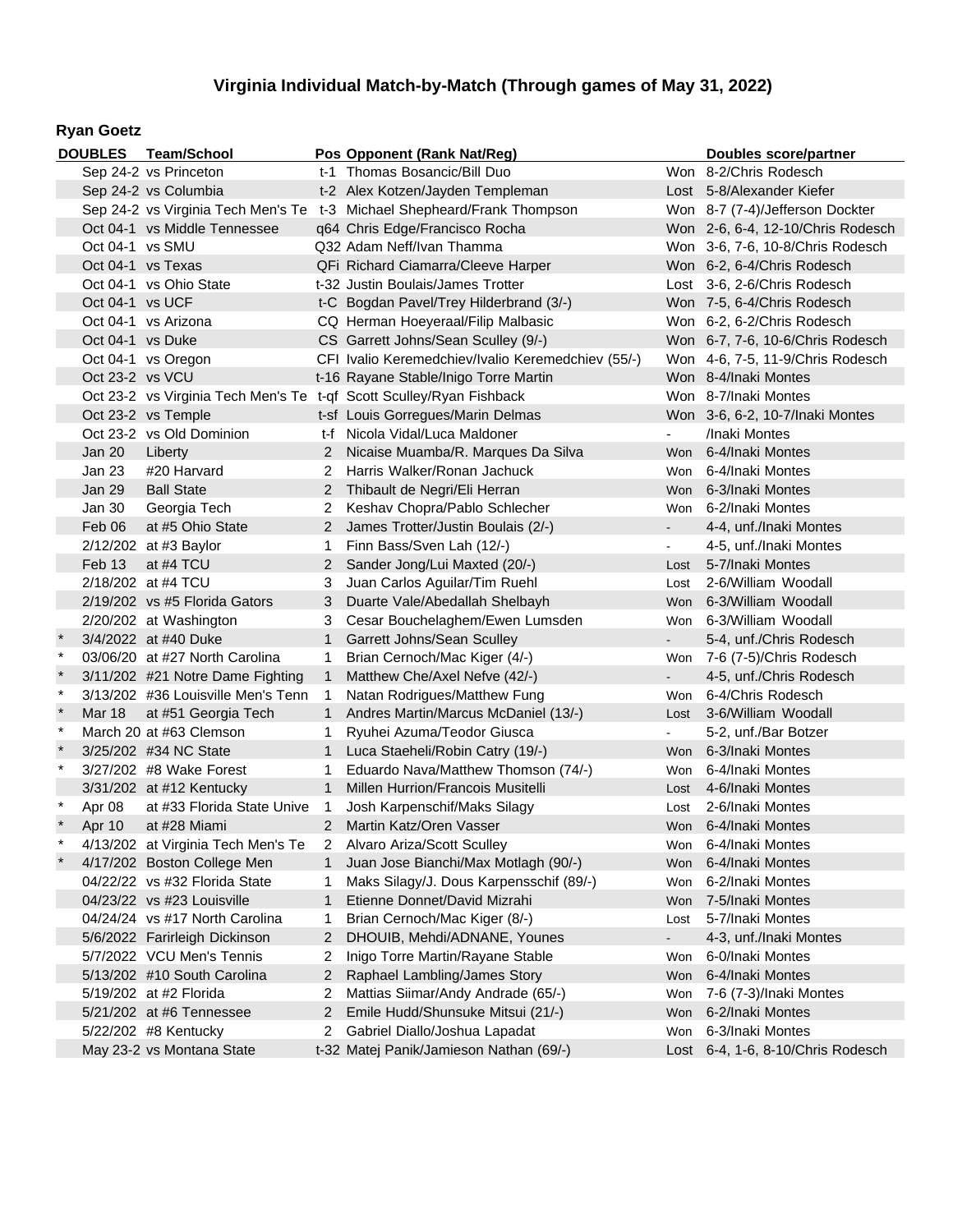#### **Alexander Kiefer**

| <b>SINGLES</b>                                                                                      |                                               |  | <b>Team/School</b>               |   | Pos Opponent (Rank Nat/Reg)                                        |            | <b>Singles score</b>                                 |  |
|-----------------------------------------------------------------------------------------------------|-----------------------------------------------|--|----------------------------------|---|--------------------------------------------------------------------|------------|------------------------------------------------------|--|
|                                                                                                     | Sep 24-26                                     |  | vs Princeton                     |   | t-1 Filippos Astreinidis                                           |            | Won 6-1, 6-7, 6-4                                    |  |
|                                                                                                     | Sep 24-26                                     |  | vs Columbia                      |   | t-2 Jayden Templeman                                               |            | Won 4-6, 6-2, 6-1                                    |  |
|                                                                                                     | Sep 24-26                                     |  | vs Virginia Tech Men's Tennis    |   | t-3 Carlo Donato                                                   |            | Won 6-2, 6-4                                         |  |
|                                                                                                     | Oct. 8-10                                     |  | vs Radford                       |   | t-1 Yevhen Sirous                                                  |            | Won 6-0, 6-0                                         |  |
|                                                                                                     | Oct. 8-10                                     |  | vs William & Mary                |   | t-1 George Davis                                                   |            | Won 6-3, 7-6                                         |  |
|                                                                                                     | Oct. 8-10                                     |  | vs VCU                           |   | t-2 Matisse Bobichon                                               |            | Won 6-1, 6-3                                         |  |
|                                                                                                     | Oct 14-17                                     |  | vs Navy                          |   | t-64 Cy McLeod                                                     |            | Won 6-1, 6-1                                         |  |
|                                                                                                     | Oct 14-17                                     |  | vs Georgetown                    |   | t-32 Charlie Suh                                                   |            | Won 6-2, 6-1                                         |  |
|                                                                                                     | Oct 14-17                                     |  | vs Morgan St                     |   | t-16 Mikeal Carpenter                                              |            | Won 6-3, 4-6, 6-2                                    |  |
|                                                                                                     | Oct 23-25                                     |  | vs VCU                           |   | t-32 Inigo Torre Martin                                            |            | Lost $6-3$ , $4-6$ , $4-6$                           |  |
|                                                                                                     | Oct 23-25                                     |  | vs William & Mary                |   | t-c Sean Joseph                                                    |            | Won 6-0, 6-2                                         |  |
|                                                                                                     | Oct 23-25                                     |  | vs Virginia Tech Men's Tennis    |   | t-c Ryan Fishback                                                  |            | Lost 6-4, 4-6, 7-10                                  |  |
|                                                                                                     | Jan 22, 2022                                  |  | Richmond                         |   | 5 Sebastian Miano                                                  |            | Won 6-1, 7-6 (7-2)                                   |  |
|                                                                                                     | Jan 29, 2022                                  |  | <b>Ball State</b>                |   | 5 Eli Herran                                                       | $\sim 100$ | $6-3, 5-1, \text{unf.}$                              |  |
|                                                                                                     | 2/12/2022                                     |  | at #3 Baylor                     | 6 | Juampi Mazzuchi                                                    |            | Lost $0-6, 4-6$                                      |  |
| $\ast$                                                                                              | 3/11/2022                                     |  | #21 Notre Dame Fighting Iris     |   | 6 Jean-Marc Malkowski                                              |            | Won 6-1, 6-1                                         |  |
| $\star$                                                                                             | 3/13/2022                                     |  | #36 Louisville Men's Tennis      |   | 6 Matthew Fung                                                     |            | Lost 7-6 (7-4), 1-6, 6-10                            |  |
| $\ast$                                                                                              |                                               |  | Mar 18, 2022 at #51 Georgia Tech |   | 6 Pablo Schlecher                                                  |            | Lost $7-5$ , 2-6, 4-6                                |  |
| $\star$                                                                                             | March 20                                      |  | at #63 Clemson                   | 6 | Maxwell Smith                                                      |            | 6-4, 2-3, unf.                                       |  |
| $\star$                                                                                             | Apr 10, 2022                                  |  | at #28 Miami                     | 6 | Casper Christensen                                                 |            | Won 6-1, 6-0                                         |  |
| $\star$                                                                                             | 4/13/2022                                     |  | at Virginia Tech Men's Tennis    | 6 | <b>Scott Sculley</b>                                               | -          | $6-3, 5-3, \text{unf.}$                              |  |
|                                                                                                     | 4/17/2022                                     |  | Boston College Men               |   | 5 Jake Vassel                                                      |            | Won 6-2, 6-3                                         |  |
|                                                                                                     |                                               |  |                                  |   |                                                                    |            |                                                      |  |
|                                                                                                     |                                               |  |                                  |   |                                                                    |            |                                                      |  |
| Pos Opponent (Rank Nat/Reg)<br><b>DOUBLES</b><br><b>Team/School</b><br><b>Doubles score/partner</b> |                                               |  |                                  |   |                                                                    |            |                                                      |  |
|                                                                                                     | Sep 24-2 vs Princeton<br>Son 24.2 vs Columbia |  |                                  |   | t-1 Matthew Bosancic/Ben Smith<br>t 2 Alox Kotzon/Jaydan Tamplaman |            | Lost 5-8/Jefferson Dockter<br>$Inat E Q/D and Coatz$ |  |

|         |                 | Sep 24-2 vs Princeton                                           | t-1 Matthew Bosancic/Ben Smith       |      | Lost 5-8/Jefferson Dockter  |
|---------|-----------------|-----------------------------------------------------------------|--------------------------------------|------|-----------------------------|
|         |                 | Sep 24-2 vs Columbia                                            | t-2 Alex Kotzen/Jayden Templeman     |      | Lost 5-8/Ryan Goetz         |
|         |                 | Sep 24-2 vs Virginia Tech Men's Te t-3 Alvaro Ariza/Matt Harper |                                      |      | Won 8-2/Inaki Montes        |
|         |                 | Oct 14-1 vs Coppin St                                           | t-32 Vansh Kapoor/Anas Haddou        |      | Won 8-1/Jackson Allen       |
|         |                 | Oct 14-1 vs Delaware                                            | t-16 Luis Molina/James Wilkinson     |      | Won 8-7/Jackson Allen       |
|         | Oct 14-1 vs VCU |                                                                 | t-Q Inigo Torre Martin/Rayane Stable |      | Lost 2-8/Jackson Allen      |
|         |                 | Jan 22 Richmond                                                 | 3 Alex Wernink/Sebastian Miano       |      | Won 6-3/Inaki Montes        |
|         |                 | 3/11/202 #21 Notre Dame Fighting                                | 3 Connor Fu/Jean-Marc Malkowski      |      | Won 6-3/Inaki Montes        |
|         |                 | Mar 18 at #51 Georgia Tech                                      | 3 Keshav Chopra/Chen Dong            |      | Lost 5-7/Inaki Montes       |
|         |                 | March 20 at #63 Clemson                                         | 3 Jorge Plans Gonzalez/Maxwell Smith |      | Won 6-2/Inaki Montes        |
|         |                 | Apr 10 at #28 Miami                                             | 3 Dan Martin/Bojan Jankulovski       |      | Lost 1-6/Jackson Allen      |
| $\star$ |                 | 4/13/202 at Virginia Tech Men's Te                              | 3 Alberto Orso/Matt Harper           |      | Won 7-5/Gianni Ross         |
| $\star$ |                 | 4/17/202 Boston College Men                                     | 3 Bennett Turner/Matt Campbell       |      | Won 6-1/Bar Botzer          |
|         |                 | 04/22/22 vs #32 Florida State                                   | 3 Alex Bulte/Youcef Rihane           |      | 5-2, unf./Gianni Ross       |
|         |                 | 04/23/22 vs #23 Louisville                                      | 3 Alex Wesbrooks/Matthew Fung        |      | 6-6 (1-0), unf./Gianni Ross |
|         |                 | 04/24/24 vs #17 North Carolina                                  | 3 Benjamin Sigouin/Peter Murphy      | Lost | 6-7/Gianni Ross             |
|         |                 |                                                                 |                                      |      |                             |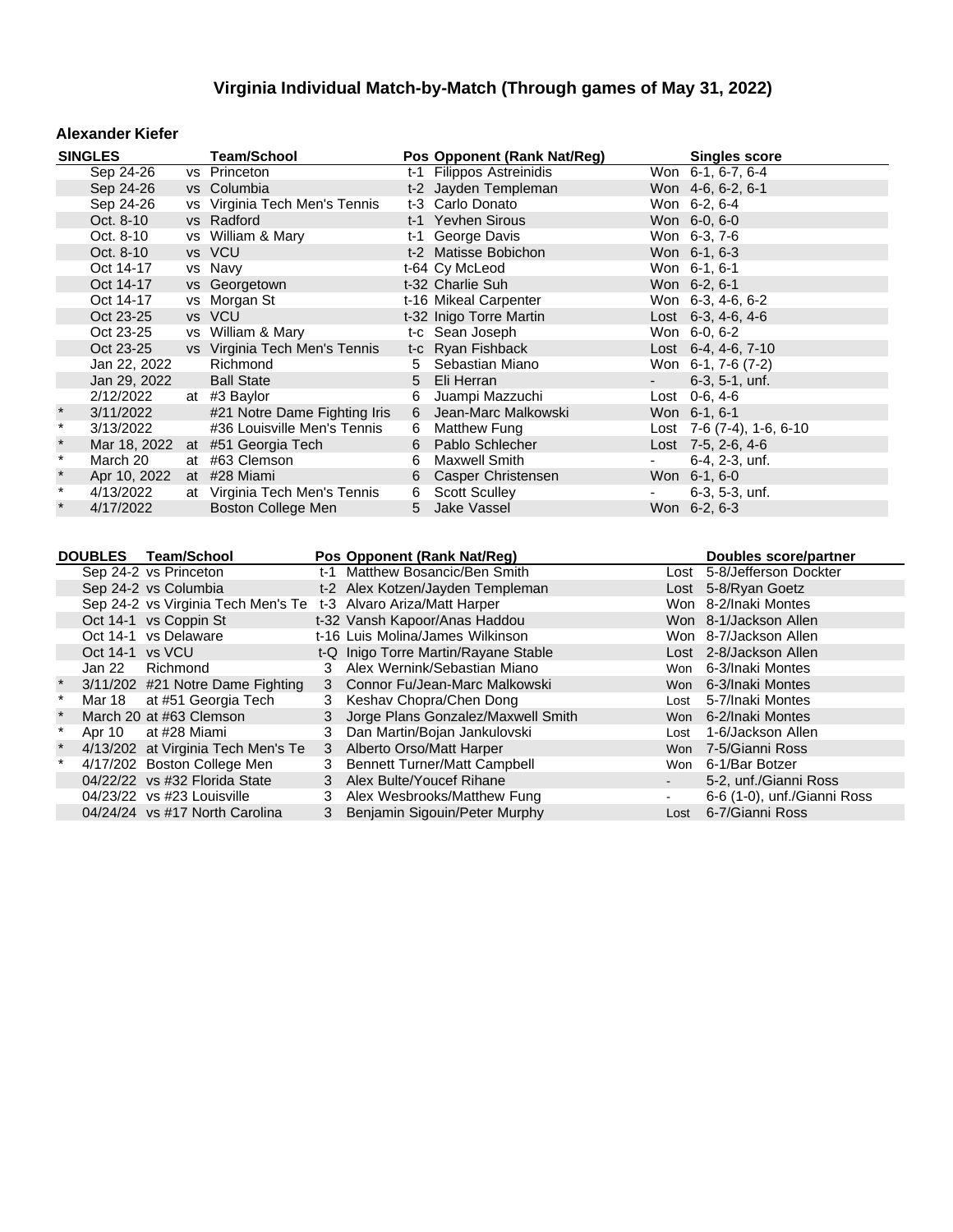#### **Inaki Montes**

| <b>SINGLES</b> |              | <b>Team/School</b>               |                | Pos Opponent (Rank Nat/Reg) | <b>Singles score</b>     |                                |
|----------------|--------------|----------------------------------|----------------|-----------------------------|--------------------------|--------------------------------|
|                | Sep 24-26    | vs Columbia                      |                | t-2 Max Westphal            |                          | Won $1-6, 6-3, 6-4$            |
|                | Sep 24-26    | vs Virginia Tech Men's Tennis    |                | t-3 Scott Sculley           |                          | Won 2-6, 6-2, 6-2              |
|                | Oct 23-25    | vs Virginia Tech Men's Tennis    |                | t-32 Ryan Fishback          |                          | Won 6-2, 6-4                   |
|                | Oct 23-25    | vs Penn State                    |                | t-16 Chikaya Sato           |                          | Won 6-2, 6-3                   |
|                | Oct 23-25    | vs VCU                           |                | t-qf Inigo Torre Martin     |                          | Won 7-6, 6-2                   |
|                | Oct 23-25    | vs VCU                           |                | t-sf Charles Bertimon       |                          | Won 6-3, 7-6                   |
|                | Oct 23-25    | vs Old Dominion                  |                | t-f Francois Le Tallec      |                          | Lost 0-3, retired              |
|                | Jan 20, 2022 | Liberty                          |                | 2 Josh Wilson               |                          | Won 6-3, 6-0                   |
|                | Jan 23, 2022 | #20 Harvard                      | $\mathbf{1}$   | Henry vd Schulenburg (17/-) |                          | Won 6-2, 6-3                   |
|                | Jan 30, 2022 | Georgia Tech                     |                | 2 Keshav Chopra             | $\sim 100$               | $6-3, 4-4, \text{unf.}$        |
|                |              | Feb 06, 2022 at #5 Ohio State    | 3              | Jake Van Emburgh            | $\blacksquare$           | 7-6 (7-2), 2-2, unf.           |
|                | 2/12/2022    | at #3 Baylor                     | $\mathbf{1}$   | Adrian Boitan               | $\overline{\phantom{a}}$ | $6-4, 6-6$ $(5-2)$ , unf.      |
|                | Feb 13, 2022 | at #4 TCU                        | 2              | Juan Carlos Aguilar (15/-)  | $\blacksquare$           | 3-6, 7-5, 5-6, unf.            |
|                | 2/18/2022    | at #4 TCU                        | $\mathbf{1}$   | Luc Fomba (44/-)            | $\sim 100$               | 7-5, 3-6, 3-5, unf.            |
|                | 2/19/2022    | vs #5 Florida Gators             | $\mathbf{1}$   | Sam Riffice (92/-)          |                          | Lost 3-6, 2-6                  |
|                | 2/20/2022    | at Washington                    | $\mathbf{1}$   | Clement Chidekh (2/-)       | $\sim$                   | 0-6, 5-6, unf.                 |
| $\star$        | 3/4/2022     | at #40 Duke                      | 1              | Garrett Johns (118/-)       |                          | Won 6-3, 6-3                   |
| $\ast$         | 03/06/2022   | at #27 North Carolina            | $\mathbf{1}$   | Benjamin Sigouin            | $\sim$                   | 6-3, 2-6, 2-2, unf.            |
| $\star$        | 3/11/2022    | #21 Notre Dame Fighting Iris     |                | 2 Aditya Vashistha          |                          | Won 6-3, 6-2                   |
| $\star$        |              | Mar 18, 2022 at #51 Georgia Tech |                | 1 Andres Martin (14/-)      |                          | Won 4-6, 6-2, 6-4              |
| $\star$        | March 20     | at #63 Clemson                   | $\mathbf{1}$   | Teodor Giusca (125/-)       | $\sim$                   | 6-3, 2-2, unf.                 |
| $\star$        | 3/25/2022    | #34 NC State                     |                | 2 Luca Staeheli             | $\sim 100$               | 6-2, 5-3, unf.                 |
| $\star$        | 3/27/2022    | #8 Wake Forest                   |                | 2 Rrezart Cungu             |                          | Won 6-3, 6-3                   |
|                | 3/31/2022    | at #12 Kentucky                  | $\mathbf{1}$   | Liam Draxl (94/-)           |                          | Lost 6-2, 2-6, 5-7             |
| $\star$        | Apr 08, 2022 | at #33 Florida State University  | $\mathbf{1}$   | Loris Pourroy (55/-)        |                          | Won 6-4, 6-2                   |
|                | Apr 10, 2022 | at #28 Miami                     | $\mathbf{1}$   | Dan Martin                  |                          | Lost $6-1$ , 5-7, 0-1 $(4-10)$ |
| $\ast$         | 4/13/2022    | at Virginia Tech Men's Tennis    | $\mathbf{1}$   | Ryan Fishback (110/-)       |                          | 4-6, 4-2, unf.                 |
|                | 04/22/22     | vs #32 Florida State             |                | 2 Andreja Petrovic          |                          | Won 6-3, 6-1                   |
|                | 04/23/22     | vs #23 Louisville                | $\overline{2}$ | Josh Howard-Tripp           |                          | 7-6 (7-1), 4-1, unf.           |
|                | 04/24/24     | vs #17 North Carolina            |                | 2 Benjamin Sigouin          |                          | Won 6-4, 2-6, 7-6 (7-3)        |
|                | 5/7/2022     | <b>VCU Men's Tennis</b>          | $\overline{2}$ | Maxence Bertimon            |                          | Won 6-4, 6-3                   |
|                | 5/13/2022    | #10 South Carolina               | $\overline{2}$ | Toby Samuel (82/-)          | $\blacksquare$           | 3-6, 6-4, 3-2, unf.            |
|                | 5/19/2022    | at #2 Florida                    | $\overline{2}$ | Sam Riffice (28/-)          |                          | Won 7-5, 6-4                   |
|                | 5/21/2022    | at #6 Tennessee                  | $\overline{2}$ | Johannus Monday (10/-)      |                          | Won 7-6 (7-3), 6-3             |
|                | 5/22/2022    | #8 Kentucky                      |                | 2 Gabriel Diallo (21/-)     |                          | Won 6-2, 6-2                   |
|                | May 23-28    | vs Southern California           |                | t-64 Peter Makk (56/-)      |                          | Won 6-3, 6-1                   |
|                | May 23-28    | vs Tennessee                     |                | t-32 Johannus Monday (10/-) |                          | Won 6-2, 6-1                   |
|                | May 23-28    | vs South Carolina                |                | t-16 Daniel Rodrigues (1/-) |                          | Won 3-6, 6-2, 6-2              |
|                | May 23-28    | vs Florida Gators                |                | t-qf Sam Riffice (28/-)     |                          | Lost 3-6, 5-7                  |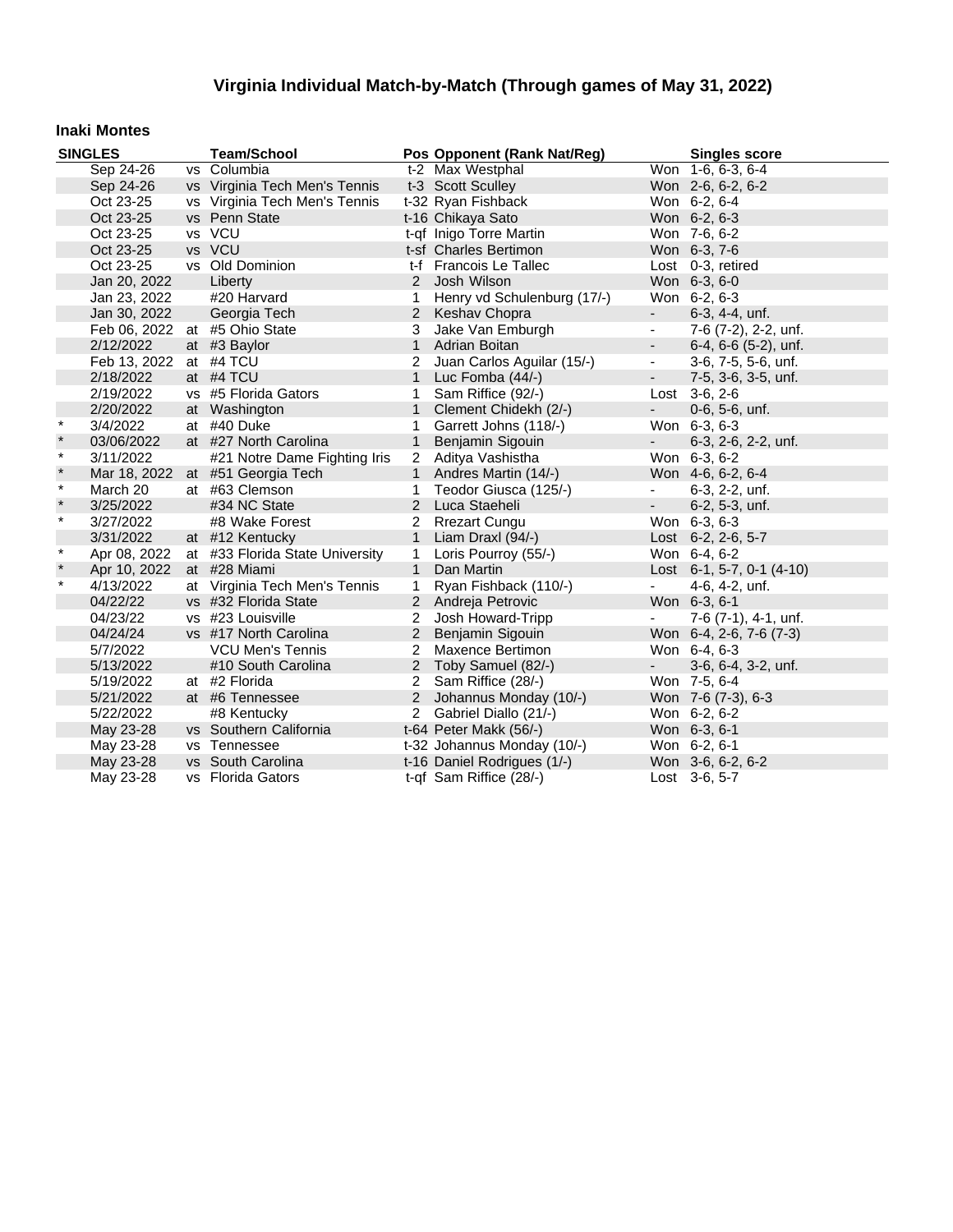#### **Inaki Montes**

|              |                 | DOUBLES Team/School                                             |                       | Pos Opponent (Rank Nat/Reg)                                         |                | <b>Doubles score/partner</b>  |
|--------------|-----------------|-----------------------------------------------------------------|-----------------------|---------------------------------------------------------------------|----------------|-------------------------------|
|              |                 | Sep 24-2 vs Columbia                                            |                       | t-2 Henry Ruger/Theo Winegar                                        |                | Lost 6-8/Jackson Allen        |
|              |                 | Sep 24-2 vs Virginia Tech Men's Te t-3 Alvaro Ariza/Matt Harper |                       |                                                                     |                | Won 8-2/Alexander Kiefer      |
|              | Oct 23-2 vs VCU |                                                                 |                       | t-16 Rayane Stable/Inigo Torre Martin                               |                | Won 8-4/Ryan Goetz            |
|              |                 |                                                                 |                       | Oct 23-2 vs Virginia Tech Men's Te t-qf Scott Sculley/Ryan Fishback |                | Won 8-7/Ryan Goetz            |
|              |                 | Oct 23-2 vs Temple                                              |                       | t-sf Louis Gorregues/Marin Delmas                                   |                | Won 3-6, 6-2, 10-7/Ryan Goetz |
|              |                 | Oct 23-2 vs Old Dominion                                        |                       | t-f Nicola Vidal/Luca Maldoner                                      | $\blacksquare$ | /Ryan Goetz                   |
|              | Jan 20          | Liberty                                                         | 2                     | Nicaise Muamba/R. Marques Da Silva                                  | Won            | 6-4/Ryan Goetz                |
|              | Jan 22          | Richmond                                                        | 3                     | Alex Wernink/Sebastian Miano                                        | Won            | 6-3/Alexander Kiefer          |
|              | Jan 23          | #20 Harvard                                                     | $\overline{2}$        | Harris Walker/Ronan Jachuck                                         | Won            | 6-4/Ryan Goetz                |
|              | Jan 29          | <b>Ball State</b>                                               |                       | 2 Thibault de Negri/Eli Herran                                      | Won            | 6-3/Ryan Goetz                |
|              | Jan 30          | Georgia Tech                                                    | 2                     | Keshav Chopra/Pablo Schlecher                                       | Won            | 6-2/Ryan Goetz                |
|              | Feb 06          | at #5 Ohio State                                                | $\mathbf{2}^{\prime}$ | James Trotter/Justin Boulais (2/-)                                  | $\blacksquare$ | 4-4, unf./Ryan Goetz          |
|              |                 | 2/12/202 at #3 Baylor                                           | 1                     | Finn Bass/Sven Lah (12/-)                                           | $\blacksquare$ | 4-5, unf./Ryan Goetz          |
|              | Feb 13          | at #4 TCU                                                       |                       | 2 Sander Jong/Lui Maxted (20/-)                                     | Lost           | 5-7/Ryan Goetz                |
|              |                 | 2/18/202 at #4 TCU                                              | $\mathbf{2}^{\circ}$  | Sander Jong/Lui Maxted                                              | Won            | 6-0/J vd Schulenburg          |
|              |                 | 2/19/202 vs #5 Florida Gators                                   | $\overline{2}$        | Andy Andrade/Mattias Siimar (44/-)                                  | Lost           | 2-6/J vd Schulenburg          |
|              |                 | 2/20/202 at Washington                                          | 2                     | Clement Chidekh/Nedim Suko                                          | Lost           | 2-6/J vd Schulenburg          |
| $\pmb{\ast}$ |                 | 3/4/2022 at #40 Duke                                            | 3                     | Faris Khan/Niroop Vallabhaneni                                      | Won            | 6-4/J vd Schulenburg          |
| $\pmb{\ast}$ |                 | 03/06/20 at #27 North Carolina                                  | 3                     | Benjamin Sigouin/Peter Murphy                                       | Won            | 6-3/J vd Schulenburg          |
| $\ast$       |                 | 3/11/202 #21 Notre Dame Fighting                                | 3                     | Connor Fu/Jean-Marc Malkowski                                       | <b>Won</b>     | 6-3/Alexander Kiefer          |
| $\star$      |                 | 3/13/202 #36 Louisville Men's Tenn                              | 3                     | David Mizrahi/Tin Chen                                              |                | 5-3, unf./J vd Schulenburg    |
| $\star$      | <b>Mar 18</b>   | at #51 Georgia Tech                                             | 3                     | Keshav Chopra/Chen Dong                                             | Lost           | 5-7/Alexander Kiefer          |
| $\star$      |                 | March 20 at #63 Clemson                                         | 3                     | Jorge Plans Gonzalez/Maxwell Smith                                  | Won            | 6-2/Alexander Kiefer          |
| $\star$      |                 | 3/25/202 #34 NC State                                           | $\mathbf{1}$          | Luca Staeheli/Robin Catry (19/-)                                    | Won            | 6-3/Ryan Goetz                |
| $\star$      |                 | 3/27/202 #8 Wake Forest                                         | 1                     | Eduardo Nava/Matthew Thomson (74/-)                                 | Won            | 6-4/Ryan Goetz                |
|              |                 | 3/31/202 at #12 Kentucky                                        | $\mathbf{1}$          | Millen Hurrion/Francois Musitelli                                   | Lost           | 4-6/Ryan Goetz                |
| $\pmb{\ast}$ | Apr 08          | at #33 Florida State Unive                                      | 1                     | Josh Karpenschif/Maks Silagy                                        | Lost           | 2-6/Ryan Goetz                |
| $\ast$       | Apr 10          | at #28 Miami                                                    | $\mathbf{2}^{\circ}$  | Martin Katz/Oren Vasser                                             | <b>Won</b>     | 6-4/Ryan Goetz                |
| $\star$      |                 | 4/13/202 at Virginia Tech Men's Te                              |                       | 2 Alvaro Ariza/Scott Sculley                                        | Won            | 6-4/Ryan Goetz                |
|              |                 | 4/17/202 Boston College Men                                     | $\mathbf{1}$          | Juan Jose Bianchi/Max Motlagh (90/-)                                | Won            | 6-4/Ryan Goetz                |
|              |                 | 04/22/22 vs #32 Florida State                                   | 1                     | Maks Silagy/J. Dous Karpensschif (89/-)                             | Won            | 6-2/Ryan Goetz                |
|              |                 | 04/23/22 vs #23 Louisville                                      | $\mathbf{1}$          | Etienne Donnet/David Mizrahi                                        | Won            | 7-5/Ryan Goetz                |
|              |                 | 04/24/24 vs #17 North Carolina                                  | 1                     | Brian Cernoch/Mac Kiger (8/-)                                       | Lost           | 5-7/Ryan Goetz                |
|              |                 | 5/6/2022 Farirleigh Dickinson                                   | $\overline{2}$        | DHOUIB, Mehdi/ADNANE, Younes                                        | $\blacksquare$ | 4-3, unf./Ryan Goetz          |
|              |                 | 5/7/2022 VCU Men's Tennis                                       | 2                     | Inigo Torre Martin/Rayane Stable                                    | Won            | 6-0/Ryan Goetz                |
|              |                 | 5/13/202 #10 South Carolina                                     | $\mathbf{2}^{\prime}$ | Raphael Lambling/James Story                                        | <b>Won</b>     | 6-4/Ryan Goetz                |
|              |                 | 5/19/202 at #2 Florida                                          | 2                     | Mattias Siimar/Andy Andrade (65/-)                                  | Won            | 7-6 (7-3)/Ryan Goetz          |
|              |                 | 5/21/202 at #6 Tennessee                                        | $\mathbf{2}^{\prime}$ | Emile Hudd/Shunsuke Mitsui (21/-)                                   | Won            | 6-2/Ryan Goetz                |
|              |                 | 5/22/202 #8 Kentucky                                            | $\overline{2}$        | Gabriel Diallo/Joshua Lapadat                                       |                | Won 6-3/Ryan Goetz            |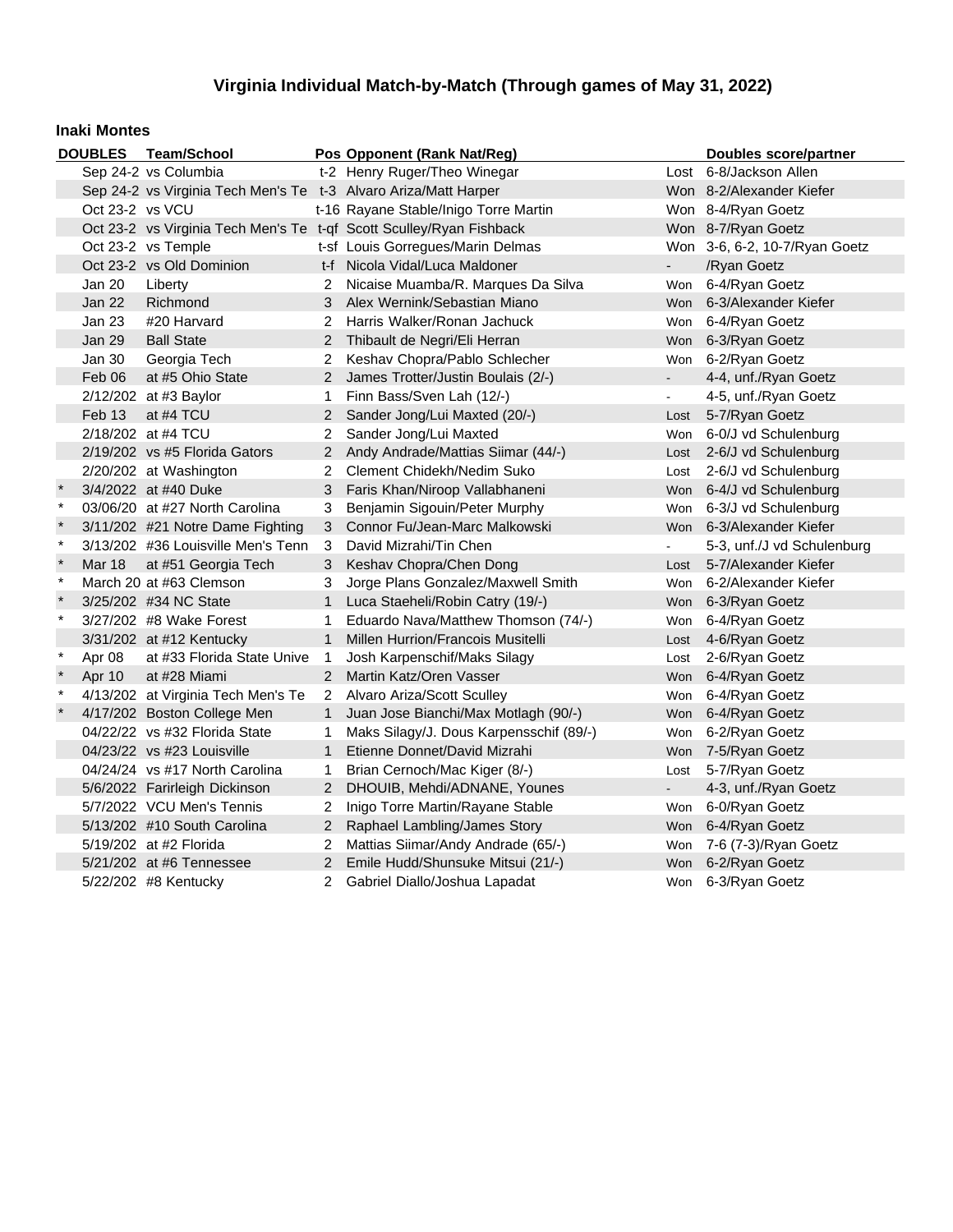### **Chris Rodesch**

|         | <b>SINGLES</b>         | <b>Team/School</b>              |                | Pos Opponent (Rank Nat/Reg) |                | <b>Singles score</b>       |
|---------|------------------------|---------------------------------|----------------|-----------------------------|----------------|----------------------------|
|         | Sep 24-26              | vs Princeton                    |                | t-1 Thomas Bosancic         |                | Won 6-2, 3-6, 6-3          |
|         | Sep 24-26              | vs Columbia                     |                | t-2 Alex Kotzen (110/-)     |                | Won 7-5, 6-4               |
|         | Sep 24-26              | vs Virginia Tech Men's Tennis   |                | t-3 Ryan Fishback           |                | Won 6-3, 6-1               |
|         | Oct 04-10              | vs Illinois                     |                | Q64 Alex Brown              |                | Won 6-4, 6-1               |
|         | Oct 04-10              | vs Duke                         |                | Q32 Garrett Johns (51/-)    |                | Won 6-7, 7-6, 6-4          |
|         | Oct 04-10              | vs DePaul                       |                | QFi Vito Tonejc (97/-)      |                | Won 6-3, 7-5               |
|         | Oct 04-10              | vs Georgia                      |                | t-64 Hamish Stewart (23/-)  |                | Lost $4-6, 2-6$            |
|         | Oct 04-10              | vs Old Dominion                 |                | t-C Luca Maldoner           |                | Won 6-4, 6-2               |
|         | Oct 04-10              | vs South Carolina               |                | C16 Toby Samuel (49/-)      |                | Won 6-2, 6-2               |
|         | Oct 04-10              | vs Florida                      |                | CQ Andy Andrade (14/-)      |                | Won 6-2, 6-4               |
|         | Oct 04-10              | vs Princeton                    |                | CS Karl Poling (101/-)      |                | Won 1-6, 6-3, 6-4          |
|         | Oct 04-10              | vs Ohio State                   |                | cFI Matej Vocel (20/-)      |                | Lost 4-6, 7-5, 5-7         |
|         | Jan 20, 2022           | Liberty                         | 1              | Nicaise Muamba              |                | Won 3-6, 6-3, 6-4          |
|         | Jan 23, 2022           | #20 Harvard                     |                | 2 Harris Walker (108/-)     |                | Won 4-6, 7-6 (7-4), 6-4    |
|         | Jan 30, 2022           | Georgia Tech                    | $\mathbf{1}$   | Andres Martin (9/-)         | $\sim$         | 3-6, 6-3, unf.             |
|         |                        | Feb 06, 2022 at #5 Ohio State   | $\mathbf{1}$   | Cannon Kingsley (21/-)      |                | Lost $3-6, 2-6$            |
|         | 2/12/2022              | at #3 Baylor                    | $\overline{2}$ | <b>Matias Soto</b>          |                | Won 7-6 (7-5), 6-3         |
|         | Feb 13, 2022 at #4 TCU |                                 | $\mathbf{1}$   | Luc Fomba (44/-)            |                | Lost $6-7$ (1-7), 7-5, 3-6 |
|         | 2/18/2022              | at #4 TCU                       | $\overline{2}$ | Juan Carlos Aguilar (19/-)  |                | Lost 3-6, 7-5, 4-6         |
|         | 2/19/2022              | vs #5 Florida Gators            | $2^{\circ}$    | Ben Shelton (3/-)           |                | Lost 2-6, 6-4, 5-7         |
|         | 2/20/2022              | at Washington                   | $\overline{2}$ | Ewen Lumsden                |                | Won 6-0, 6-3               |
| $\star$ | 3/4/2022               | at #40 Duke                     |                | 2 Andrew Zhang              | $\sim 10$      | 6-3, 3-6, 1-2, unf.        |
| $\star$ | 03/06/2022             | at #27 North Carolina           | $\overline{2}$ | Brian Cernoch (73/-)        |                | Lost 3-6, 4-6              |
| $\star$ | 3/11/2022              | #21 Notre Dame Fighting Iris    | 1              | Axel Nefve (44/-)           |                | Won 6-4, 7-6 (7-3)         |
| $\star$ | 3/13/2022              | #36 Louisville Men's Tennis     | 1              | Etienne Donnet (92/-)       |                | Won 6-3, 6-4               |
| $\star$ | 3/25/2022              | #34 NC State                    | $\mathbf{1}$   | Robin Catry (108/-)         |                | Won 6-2, 6-4               |
| $\star$ | 3/27/2022              | #8 Wake Forest                  | 1              | Eduardo Nava (34/-)         |                | Won 6-4, 6-4               |
|         | 3/31/2022              | at #12 Kentucky                 | 2              | Millen Hurrion (114/-)      |                | Won 7-6 (7-0), 3-6, 6-3    |
| $\star$ | Apr 08, 2022           | at #33 Florida State University | $\overline{2}$ | Andreja Petrovic            |                | Won 6-2, 4-6, 6-3          |
|         | Apr 10, 2022           | at #28 Miami                    | $2^{\circ}$    | Bojan Jankulovski           |                | Won 6-4, 7-6 (7-4)         |
|         | 04/22/22               | vs #32 Florida State            | $\mathbf{1}$   | Loris Pourroy (58/-)        |                | Won 6-3, 6-2               |
|         | 04/23/22               | vs #23 Louisville               | 1              | Etienne Donnet (101/-)      |                | Won 6-2, 6-2               |
|         | 04/24/24               | vs #17 North Carolina           | 1              | Brian Cernoch (33/-)        |                | Lost 6-7 (8-10), 6-4, 3-6  |
|         | 5/6/2022               | Farirleigh Dickinson            | $\mathbf{1}$   | PUKSE, Teodors              |                | Won 6-1, 6-2               |
|         | 5/7/2022               | <b>VCU Men's Tennis</b>         | 1              | Charles Bertimon (90/-)     |                | Won 6-2, 6-2               |
|         | 5/13/2022              | #10 South Carolina              | $\mathbf{1}$   | Daniel Rodrigues (1/-)      | $\sim$         | 6-7 (5-7), 5-2, unf.       |
|         | 5/19/2022              | at #2 Florida                   | $\mathbf{1}$   | Ben Shelton (2/-)           | $\blacksquare$ | 6-7 (10-12), 7-5, unf.     |
|         | 5/21/2022              | at #6 Tennessee                 | $\mathbf{1}$   | Adam Walton (3/-)           | $\sim$         | 7-5, 2-6, 2-0, unf.        |
|         | 5/22/2022              | #8 Kentucky                     | 1              | Liam Draxl (4/-)            | $\blacksquare$ | 2-6, 7-5, unf.             |
|         | May 23-28              | vs Vanderbilt                   |                | t-64 George Harwell (31/-)  |                | Won 6-3, 6-4               |
|         | May 23-28              | vs Kentucky                     |                | t-32 Gabriel Diallo (21/-)  |                | Lost 2-6, 6-4, 4-6         |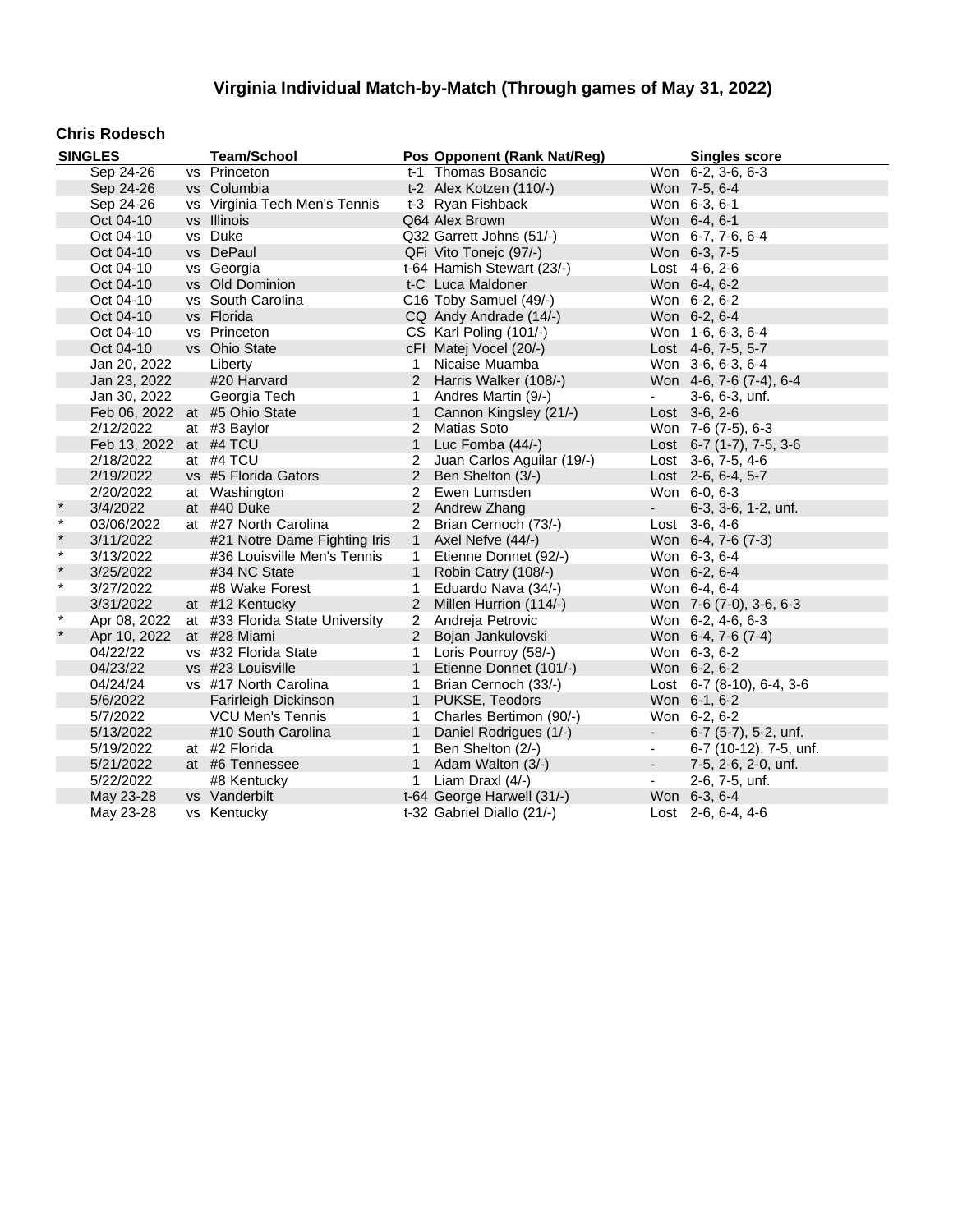#### **Chris Rodesch**

|              |                   | DOUBLES Team/School                |                       | Pos Opponent (Rank Nat/Reg)                                        |                           | Doubles score/partner             |
|--------------|-------------------|------------------------------------|-----------------------|--------------------------------------------------------------------|---------------------------|-----------------------------------|
|              |                   | Sep 24-2 vs Princeton              |                       | t-1 Thomas Bosancic/Bill Duo                                       |                           | Won 8-2/Ryan Goetz                |
|              |                   | Sep 24-2 vs Columbia               |                       | t-2 Max Westphal/Hugo Hashimoto                                    |                           | Won 8-3/Bar Botzer                |
|              |                   |                                    |                       | Sep 24-2 vs Virginia Tech Men's Te t-3 Ryan Fishback/Scott Sculley |                           | Won 8-6/Bar Botzer                |
|              |                   | Oct 04-1 vs Middle Tennessee       |                       | q64 Chris Edge/Francisco Rocha                                     |                           | Won 2-6, 6-4, 12-10/Ryan Goetz    |
|              | Oct 04-1 vs SMU   |                                    |                       | Q32 Adam Neff/Ivan Thamma                                          |                           | Won 3-6, 7-6, 10-8/Ryan Goetz     |
|              | Oct 04-1 vs Texas |                                    |                       | QFi Richard Ciamarra/Cleeve Harper                                 |                           | Won 6-2, 6-4/Ryan Goetz           |
|              |                   | Oct 04-1 vs Ohio State             |                       | t-32 Justin Boulais/James Trotter                                  |                           | Lost 3-6, 2-6/Ryan Goetz          |
|              | Oct 04-1 vs UCF   |                                    |                       | t-C Bogdan Pavel/Trey Hilderbrand (3/-)                            |                           | Won 7-5, 6-4/Ryan Goetz           |
|              |                   | Oct 04-1 vs Arizona                |                       | CQ Herman Hoeyeraal/Filip Malbasic                                 |                           | Won 6-2, 6-2/Ryan Goetz           |
|              | Oct 04-1 vs Duke  |                                    |                       | CS Garrett Johns/Sean Sculley (9/-)                                |                           | Won 6-7, 7-6, 10-6/Ryan Goetz     |
|              |                   | Oct 04-1 vs Oregon                 |                       | CFI Ivalio Keremedchiev/Ivalio Keremedchiev (55/-)                 |                           | Won 4-6, 7-5, 11-9/Ryan Goetz     |
|              | Jan 20            | Liberty                            | $\mathbf{1}$          | Deji Thomas-Smith/Christiaan Worst                                 |                           | Won 6-3/William Woodall           |
|              | Jan 22            | Richmond                           | 1                     | Daniel Kliebhan/Josh Keitelman                                     | Won                       | 6-1/William Woodall               |
|              | Jan 23            | #20 Harvard                        | 1                     | Daniel Milavsky/Brian Shi                                          | Lost                      | 5-7/William Woodall               |
|              | Jan 29            | <b>Ball State</b>                  | 1                     | Chris Adams/Danilo Kovacevic                                       | Won                       | 6-2/William Woodall               |
|              | Jan 30            | Georgia Tech                       | 1                     | Andres Martin/Marcus McDaniel (3/-)                                |                           | Won 6-4/William Woodall           |
|              | Feb 06            | at #5 Ohio State                   | 1                     | Matej Vocel/Robert Cash (1/-)                                      | Lost                      | 3-6/William Woodall               |
|              |                   | 2/12/202 at #3 Baylor              | $\overline{2}$        | Juampi Mazzuchi/Matias Soto                                        | Lost                      | 5-7/William Woodall               |
|              | Feb 13            | at #4 TCU                          | 1                     | Luc Fomba/Jake Fearnley                                            | Lost                      | 4-6/Bar Botzer                    |
|              |                   | 2/18/202 at #4 TCU                 | $\mathbf{1}$          | Luc Fomba/Jake Fearnley                                            |                           | Won 6-3/Bar Botzer                |
|              |                   | $2/19/202$ vs #5 Florida Gators    | 1                     | Sam Riffice/Ben Shelton                                            | Lost                      | 3-6/Bar Botzer                    |
|              |                   | 2/20/202 at Washington             | 1                     | Jack Davis/Brandon Wong                                            |                           | Won 6-4/Bar Botzer                |
| $\star$      |                   | 3/4/2022 at #40 Duke               | 1                     | Garrett Johns/Sean Sculley                                         | $\blacksquare$            | 5-4, unf./Ryan Goetz              |
| $\star$      |                   | 03/06/20 at #27 North Carolina     | $\mathbf{1}$          | Brian Cernoch/Mac Kiger (4/-)                                      |                           | Won 7-6 (7-5)/Ryan Goetz          |
| $\pmb{\ast}$ |                   | 3/11/202 #21 Notre Dame Fighting   | 1.                    | Matthew Che/Axel Nefve (42/-)                                      | $\sim$                    | 4-5, unf./Ryan Goetz              |
| $\ast$       |                   | 3/13/202 #36 Louisville Men's Tenn | $\mathbf{1}$          | Natan Rodrigues/Matthew Fung                                       |                           | Won 6-4/Ryan Goetz                |
| $\star$      |                   | 3/25/202 #34 NC State              | $\mathbf{2}^{\circ}$  | Martins Rocens/Fons Van Sambeek                                    | Lost                      | 3-6/Bar Botzer                    |
| $\star$      |                   | 3/27/202 #8 Wake Forest            |                       | 2 Siddhant Banthia/Jakob Schnaitter (14/-)                         | $\mathbf{L}^{\text{max}}$ | 5-3, unf./Bar Botzer              |
|              |                   | 3/31/202 at #12 Kentucky           | 2                     | Joshua Lapadat/JJ Mercer                                           | Won                       | 6-3/Bar Botzer                    |
|              | Apr 08            | at #33 Florida State Unive         |                       | 2 Loris Pourroy/Andreja Petrovic                                   |                           | 5-3, unf./Bar Botzer              |
| $\star$      | Apr 10            | at #28 Miami                       | $\mathbf 1$           | Franco Aubone/Juan Martin Jalif                                    | Won                       | 7-5/Bar Botzer                    |
| $\star$      |                   | 4/13/202 at Virginia Tech Men's Te | $\mathbf{1}$          | Jordan Chrysostom/Ryan Fishback (19/-)                             | Lost                      | 1-6/Bar Botzer                    |
|              |                   | 04/22/22 vs #32 Florida State      | $^{2}$                | Loris Pourroy/Andreja Petrovic                                     | <b>Won</b>                | 6-0/Bar Botzer                    |
|              |                   | 04/23/22 vs #23 Louisville         | $\mathbf{2}^{\prime}$ | Sergio Hernandez/Natan Rodrigues                                   |                           | Won 6-3/Bar Botzer                |
|              |                   | 04/24/24 vs #17 North Carolina     | $\mathbf{2}$          | Casey Kania/Logan Zapp                                             | Won                       | 6-2/Bar Botzer                    |
|              |                   | 5/6/2022 Farirleigh Dickinson      | $\mathbf{1}$          | PUKSE, Teodors/PIETSCH, Niclas                                     |                           | Won 6-3/Bar Botzer                |
|              |                   | 5/7/2022 VCU Men's Tennis          | 1                     | Charles Bertimon/Maxence Bertimon (33/-)                           | Won                       | 6-4/Bar Botzer                    |
|              |                   | 5/13/202 #10 South Carolina        | $\mathbf{1}$          | Daniel Rodrigues/Connor Thomson (18/-)                             | Lost                      | 3-6/Bar Botzer                    |
|              |                   | 5/19/202 at #2 Florida             | 1                     | Sam Riffice/Ben Shelton (5/-)                                      | Won                       | 6-4/Bar Botzer                    |
|              |                   | 5/21/202 at #6 Tennessee           | $\mathbf{1}$          | Adam Walton/Pat Harper (13/-)                                      | $\sim$                    | 4-4, unf./Bar Botzer              |
|              |                   | 5/22/202 #8 Kentucky               | 1                     | Millen Hurrion/Francois Musitelli (55/-)                           | $\blacksquare$            | 4-4, unf./Bar Botzer              |
|              |                   | May 23-2 vs Montana State          |                       | t-32 Matej Panik/Jamieson Nathan (69/-)                            |                           | Lost $6-4$ , 1-6, 8-10/Ryan Goetz |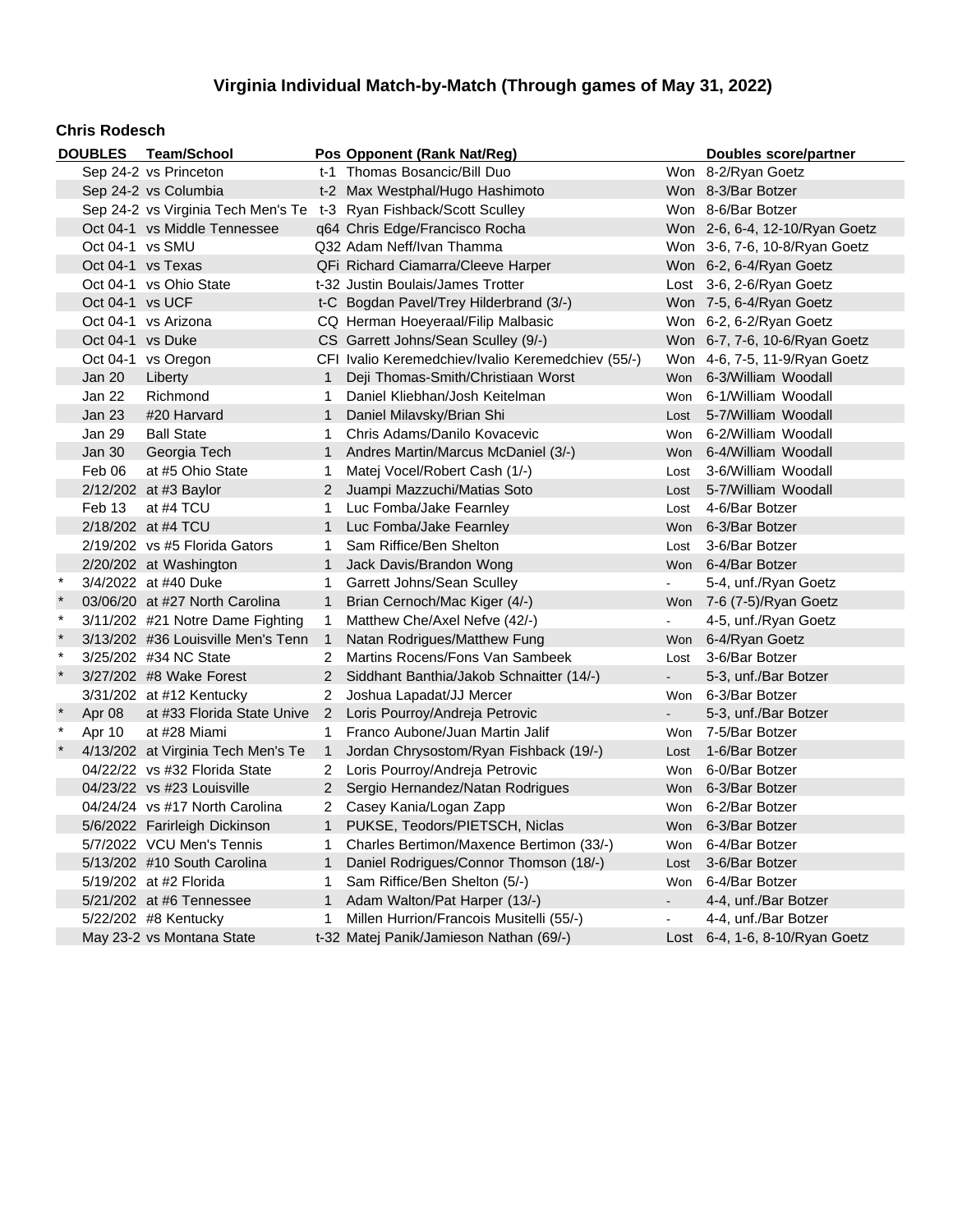### **Gianni Ross**

|              | <b>SINGLES</b>         | <b>Team/School</b>              |                | Pos Opponent (Rank Nat/Reg) |                              | <b>Singles score</b>      |
|--------------|------------------------|---------------------------------|----------------|-----------------------------|------------------------------|---------------------------|
|              | Oct 29-31              | vs Virginia Tech Men's Tennis   |                | Alvaro Ariza                |                              | Won 6-2, 6-1              |
|              | Oct 29-31              | vs Radford                      |                | <b>Guilherme Severin</b>    |                              | Won 6-2, 6-4              |
|              | Jan 20, 2022           | Liberty                         | 6              | Goncalo Ferreira            |                              | Won 6-0, 6-1              |
|              | Jan 22, 2022           | Richmond                        | 3              | John Walsh                  |                              | Won 4-6, 6-2, 6-2         |
|              | Jan 29, 2022           | <b>Ball State</b>               | 4              | Chris Adams                 | $\overline{\phantom{a}}$     | 6-2, 4-2, unf.            |
|              | Jan 30, 2022           | Georgia Tech                    | 6              | Angel Guerrero              |                              | Won 6-2, 6-2              |
|              |                        | Feb 06, 2022 at #5 Ohio State   | 6              | Robert Cash                 | $\overline{\phantom{a}}$     | 3-6, 4-5, unf.            |
|              | Feb 13, 2022 at #4 TCU |                                 | 6              | Lui Maxted (69/-)           | $\omega_{\rm{max}}$          | 2-6, 2-4, unf.            |
|              | 2/18/2022              | at #4 TCU                       | 6              | Lui Maxted (69/-)           |                              | Lost 2-6, 7-6 (7-5), 1-6  |
|              | 2/19/2022              | vs #5 Florida Gators            | 6              | <b>Lukas Greif</b>          |                              | Won 6-0, 6-2              |
|              | 2/20/2022              | at Washington                   | 6              | Cesar Bouchelaghem          | $\sim$                       | 7-6, 1-2, unf.            |
| $\pmb{\ast}$ | 3/4/2022               | at #40 Duke                     | 5              | Niroop Vallabhaneni         |                              | Won 6-4, 6-2              |
| $\star$      | 03/06/2022             | at #27 North Carolina           | 5              | Logan Zapp                  |                              | Won 6-4, 7-5              |
| $\star$      | 3/11/2022              | #21 Notre Dame Fighting Iris    |                | 4 Connor Fu                 |                              | Won 6-3, 6-3              |
| $\star$      | 3/13/2022              | #36 Louisville Men's Tennis     | 4              | Natan Rodrigues             |                              | Won 6-3, 6-3              |
| $\star$      | Mar 18, 2022           | at #51 Georgia Tech             | $4 \quad$      | Chen Dong                   |                              | Won 4-6, 6-4, 6-2         |
| $\star$      | March 20               | at #63 Clemson                  | 5              | <b>Matt Pitts</b>           |                              | Won 6-2, 6-2              |
| $\pmb{\ast}$ | 3/25/2022              | #34 NC State                    |                | 6 Fons Van Sambeek          | $\sim 100$                   | $6-7$ $(4-7)$ , 1-1, unf. |
| $\ast$       | 3/27/2022              | #8 Wake Forest                  | 6              | Jakob Schnaitter            |                              | Lost 1-6, 2-6             |
|              | 3/31/2022              | at #12 Kentucky                 | 6              | JJ Mercer                   |                              | 6-1, 1-1, unf.            |
| $\star$      | Apr 08, 2022           | at #33 Florida State University | 6              | John Bernard                |                              | Won 6-1, 6-2              |
| $\pmb{\ast}$ | Apr 10, 2022           | at #28 Miami                    | 5              | <b>Martin Katz</b>          |                              | Won 6-2, 6-2              |
| $\star$      | 4/13/2022              | at Virginia Tech Men's Tennis   | 5              | Carlo Donato                |                              | Won 6-4, 6-2              |
| $\star$      | 4/17/2022              | Boston College Men              | 3              | <b>Matt Campbell</b>        |                              | Won 6-0, 6-1              |
|              | 04/22/22               | vs #32 Florida State            | 6              | J. Dous Karpensschif        | $\qquad \qquad \blacksquare$ | 5-7, 3-2, unf.            |
|              | 04/23/22               | vs #23 Louisville               | 6              | <b>Matthew Fung</b>         |                              | Won 6-1, 6-3              |
|              | 04/24/24               | vs #17 North Carolina           | 6              | Peter Murphy                |                              | Won 6-3, 6-1              |
|              | 5/6/2022               | Farirleigh Dickinson            | $\overline{4}$ | PIETSCH, Niclas             |                              | Won 6-1, 6-0              |
|              | 5/7/2022               | <b>VCU Men's Tennis</b>         | 5              | Rayane Stable               |                              | Won 6-4, 7-5              |
|              | 5/13/2022              | #10 South Carolina              | 5              | James Story                 |                              | Won 6-4, 7-5              |
|              | 5/19/2022              | at #2 Florida                   | 5              | <b>Mattias Siimar</b>       |                              | Won 7-5, 7-5              |
|              | 5/21/2022              | at #6 Tennessee                 | 5              | <b>Angel Diaz</b>           |                              | Won 6-1, 6-4              |
|              | 5/22/2022              | #8 Kentucky                     | 5              | Joshua Lapadat (113/-)      |                              | Won 6-4, 6-4              |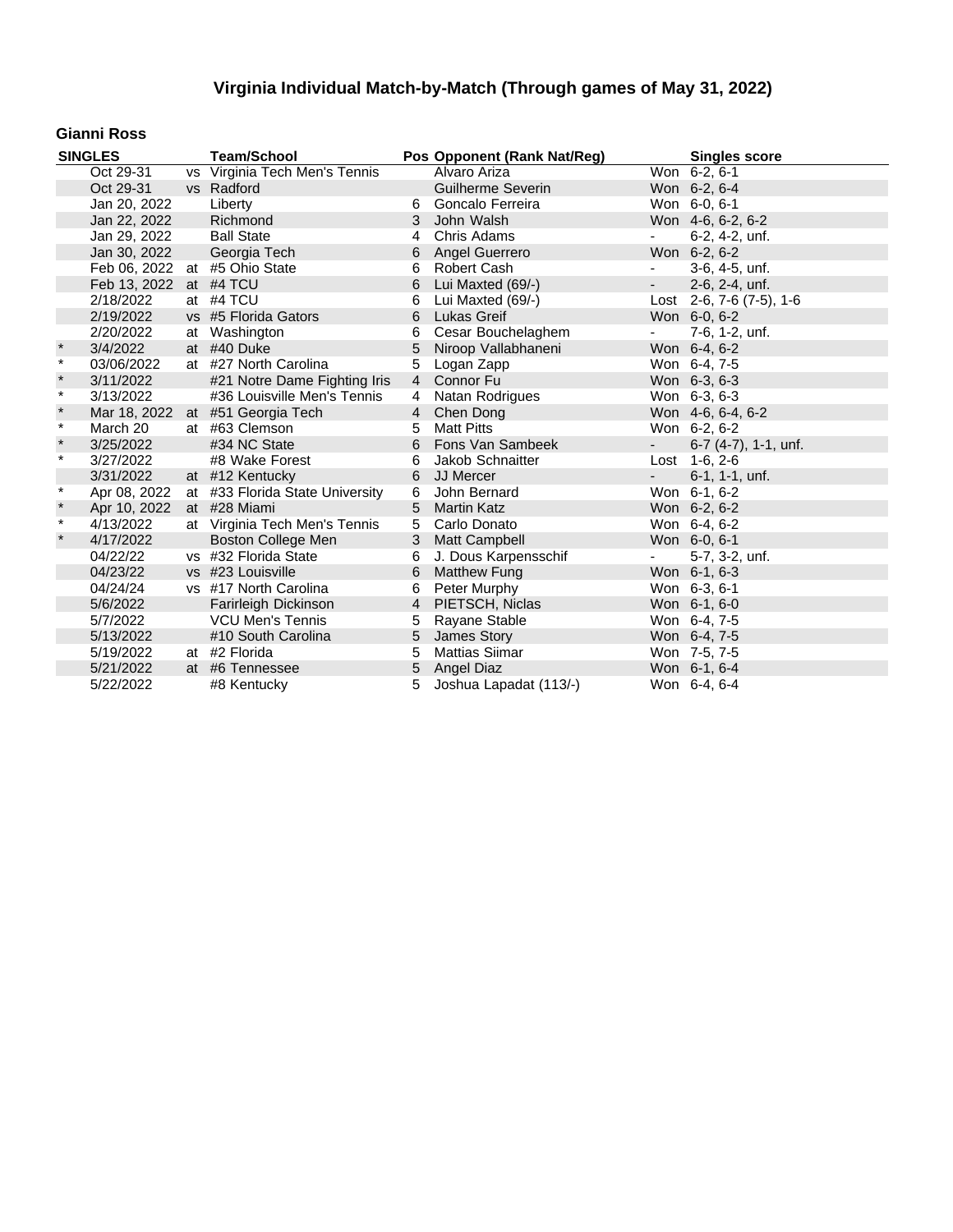### **Gianni Ross**

|          | <b>DOUBLES</b> | <b>Team/School</b>                 |                | Pos Opponent (Rank Nat/Reg)       |            | <b>Doubles score/partner</b>     |
|----------|----------------|------------------------------------|----------------|-----------------------------------|------------|----------------------------------|
|          |                | Oct 29-3 vs Virginia Tech Men's Te |                | Ryan Fishback/Scott Sculley       |            | Won 7-6/Bar Botzer               |
|          |                | Oct 29-3 vs Radford                |                | D Taramonlis/Andres Silva         |            | Won 6-3/Bar Botzer               |
|          |                | 3/4/2022 at #40 Duke               | 2              | Connor Krug/Andrew Zhang          | Won        | 6-2/William Woodall              |
| $\star$  |                | 03/06/20 at #27 North Carolina     | $\overline{2}$ | Logan Zapp/Casey Kania (25/-)     |            | 6-6 (3-3), unf./William Woodall  |
| $\ast$   |                | 3/11/202 #21 Notre Dame Fighting   | $2^{\circ}$    | Peter Conklin/Matthew Halpin      | <b>Won</b> | 6-2/William Woodall              |
| $\star$  |                | 3/13/202 #36 Louisville Men's Tenn | $\mathcal{P}$  | Alex Wesbrooks/Etienne Donnet     |            | Won 6-4/William Woodall          |
| $\star$  | Mar 18         | at #51 Georgia Tech                | $\mathbf{2}$   | Pablo Schlecher/Brandon McKinney  |            | Won 6-4/J vd Schulenburg         |
|          |                | March 20 at #63 Clemson            | 2              | <b>Trey Stinchcomb/Matt Pitts</b> |            | Won 6-2/J vd Schulenburg         |
| $\ast$   |                | 3/25/202 #34 NC State              | 3              | Collin Shick/Yannai Barkai        | Won        | 6-4/J vd Schulenburg             |
|          |                | 3/27/202 #8 Wake Forest            | 3              | Ben Draper/Robert Maciag          | <b>Won</b> | 6-4/J vd Schulenburg             |
|          |                | 3/31/202 at #12 Kentucky           | 3              | Liam Draxl/Alexandre LeBlanc      | Lost       | 6-7 (8-10)/J vd Schulenburg      |
|          | Apr 08         | at #33 Florida State Unive         | 3              | Alex Bulte/Youcef Rihane          | Lost       | 0-6/J vd Schulenburg             |
| $^\star$ |                | 4/13/202 at Virginia Tech Men's Te | 3              | Alberto Orso/Matt Harper          | <b>Won</b> | 7-5/Alexander Kiefer             |
|          |                | 4/17/202 Boston College Men        | $\overline{2}$ | Mason Fung/Jake Vassel            | Lost       | 3-6/William Woodall              |
|          |                | 04/22/22 vs #32 Florida State      | 3              | Alex Bulte/Youcef Rihane          |            | 5-2, unf./Alexander Kiefer       |
|          |                | 04/23/22 vs #23 Louisville         | 3              | Alex Wesbrooks/Matthew Fung       | $\sim$     | 6-6 (1-0), unf./Alexander Kiefer |
|          |                | 04/24/24 vs #17 North Carolina     | 3              | Benjamin Sigouin/Peter Murphy     | Lost       | 6-7/Alexander Kiefer             |
|          |                | 5/6/2022 Farirleigh Dickinson      | 3              | SRIRAM, Arjun/BUDINSZKY, Moric    |            | Won 6-2/J vd Schulenburg         |
|          |                | 5/7/2022 VCU Men's Tennis          | 3              | Joaquim Almeida/Matisse Bobichon  |            | 5-3, unf./J vd Schulenburg       |
|          |                | 5/13/202 #10 South Carolina        | 3              | Casey Hoole/Toby Samuel           | Won        | 6-4/J vd Schulenburg             |
|          |                | 5/19/202 at #2 Florida             | 3              | Duarte Vale/Nate Bonetto          | Lost       | 1-6/J vd Schulenburg             |
|          |                | 5/21/202 at #6 Tennessee           | 3              | Mark Wallner/Johannus Monday      | Won        | 6-3/J vd Schulenburg             |
|          |                | 5/22/202 #8 Kentucky               | 3              | Liam Draxl/Alexandre LeBlanc      |            | Won 6-1/J vd Schulenburg         |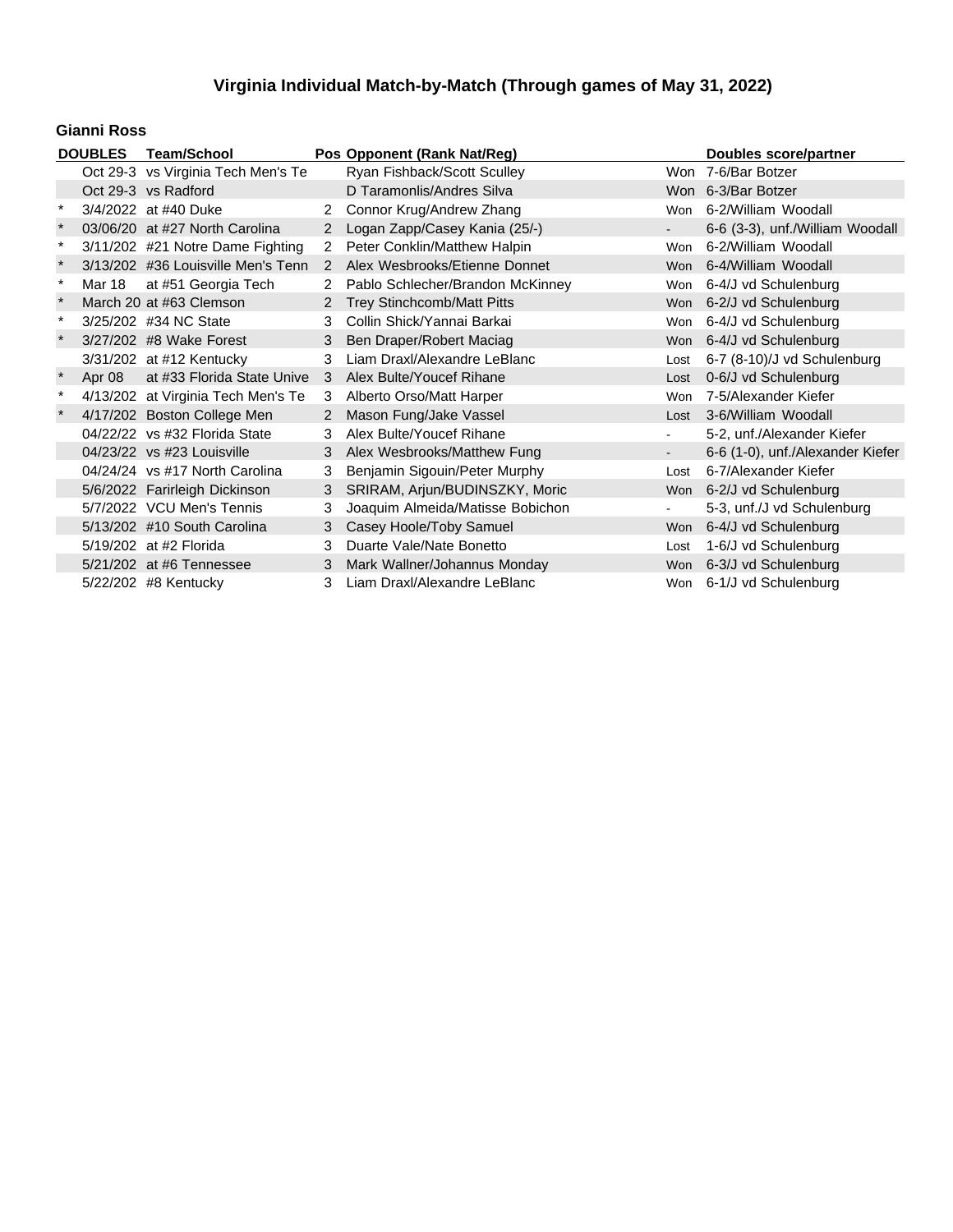### **J vd Schulenburg**

|         | <b>SINGLES</b> | <b>Team/School</b>              |                | Pos Opponent (Rank Nat/Reg) |                          | <b>Singles score</b>      |
|---------|----------------|---------------------------------|----------------|-----------------------------|--------------------------|---------------------------|
|         | Oct 23-25      | vs Virginia Tech Men's Tennis   |                | t-32 Michael Shepheard      |                          | Won 6-2, 7-5              |
|         | Oct 23-25      | vs Penn State                   |                | t-16 Bora Sengul            |                          | Won 7-5, 6-4              |
|         | Oct 23-25      | vs Temple                       |                | t-qf Marin Delmas           |                          | Won 6-2, 6-2              |
|         | Oct 23-25      | vs Old Dominion                 |                | t-sf Francois Le Tallec     |                          | Lost 1-6, 4-6             |
|         | Nov 4-7        | vs San Diego                    |                | t-32 August Holmgren (28/-) |                          | Lost 1-6, 3-6             |
|         | Nov 4-7        | vs Ohio State                   |                | C16 James Trotter (87/-)    |                          | Won 7-5, 7-5              |
|         | Nov 4-7        | vs Kentucky                     |                | CQ Gabriel Diallo (13/-)    |                          | Lost 3-6, 1-6             |
|         | Jan 20, 2022   | Liberty                         |                | 4 Christiaan Worst          |                          | Won 6-2, 6-3              |
|         | Jan 22, 2022   | Richmond                        | $\overline{2}$ | Alex Wernink                |                          | Won 6-0, 6-1              |
|         | Jan 23, 2022   | #20 Harvard                     |                | 4 Ronan Jachuck             |                          | Won 6-1, 6-1              |
|         | Jan 29, 2022   | <b>Ball State</b>               | 2              | Thibault de Negri           |                          | Won 6-1, 6-2              |
|         | Jan 30, 2022   | Georgia Tech                    |                | 4 Chen Dong                 |                          | Won 6-4, 6-0              |
|         |                | Feb 06, 2022 at #5 Ohio State   | $\overline{4}$ | James Trotter (42/-)        |                          | Lost 3-6, 2-6             |
|         | 2/12/2022      | at #3 Baylor                    | $\overline{4}$ | Marko Miladinovic           |                          | Won 6-3, 6-3              |
|         | Feb 13, 2022   | at #4 TCU                       | 4              | Sander Jong (109/-)         |                          | Won 6-3, 7-6 (7-3)        |
|         | 2/18/2022      | at #4 TCU                       | 3              | Sander Jong (109/-)         |                          | Won 7-6 (7-3), 6-2        |
|         | 2/19/2022      | vs #5 Florida Gators            | 3              | Duarte Vale                 |                          | Won 6-3, 6-4              |
|         | 2/20/2022      | at Washington                   | 3              | <b>Jack Davis</b>           |                          | Won 6-4, 6-2              |
| $\star$ | 3/4/2022       | at #40 Duke                     | 3              | Connor Krug                 | $\mathbf{r}$             | 7-6 (10-8), 4-6, unf.     |
| $\star$ | 03/06/2022     | at #27 North Carolina           | 3              | Mac Kiger                   |                          | Won 6-3, 6-3              |
| $\star$ | 3/13/2022      | #36 Louisville Men's Tennis     | 2              | Josh Howard-Tripp           |                          | Won 4-6, 7-6 (7-5), 14-12 |
| $\star$ | Mar 18, 2022   | at #51 Georgia Tech             | $\overline{2}$ | Marcus McDaniel             |                          | Won 6-3, 6-3              |
| $\star$ | March 20       | at #63 Clemson                  | 2              | Ryuhei Azuma                |                          | 3-6, 6-3, unf.            |
| $\star$ | 3/25/2022      | #34 NC State                    |                | 3 Martins Rocens            |                          | Won 6-4, 6-3              |
| $\star$ | 3/27/2022      | #8 Wake Forest                  | 3              | Melios Efstathiou           | $\blacksquare$           | 6-4, 6-5, unf.            |
|         | 3/31/2022      | at #12 Kentucky                 | 3              | Gabriel Diallo (9/-)        |                          | Won 3-6, 7-5, 6-4         |
| $\star$ | Apr 08, 2022   | at #33 Florida State University | 3              | Richard Thongoana           | $\overline{\phantom{a}}$ | 6-2, 4-6, 5-6, unf.       |
| $\star$ | Apr 10, 2022   | at #28 Miami                    | 3              | Juan Martin Jalif           |                          | Won 6-2, 6-1              |
| $\star$ | 4/13/2022      | at Virginia Tech Men's Tennis   | $\overline{2}$ | Alvaro Ariza                | $\overline{\phantom{a}}$ | 4-6, 5-4, unf.            |
|         | 04/22/22       | vs #32 Florida State            | 3              | Richard Thongoana           | $\omega_{\rm c}$         | 6-4, 3-3, unf.            |
|         | 04/23/22       | vs #23 Louisville               | 3              | Sergio Hernandez            |                          | 6-2, 2-6, 2-2, unf.       |
|         | 04/24/24       | vs #17 North Carolina           | 3              | Mac Kiger                   |                          | Won 3-6, 6-0, 6-2         |
|         | 5/6/2022       | Farirleigh Dickinson            | 2              | DHOUIB, Mehdi               | $\blacksquare$           | 6-4, 3-2, unf.            |
|         | 5/7/2022       | <b>VCU Men's Tennis</b>         |                | 3 Inigo Torre Martin        | $\overline{\phantom{a}}$ | 6-2, 6-5, unf.            |
|         | 5/13/2022      | #10 South Carolina              |                | 3 Connor Thomson            | $\blacksquare$           | 6-2, 2-6, 3-2, unf.       |
|         | 5/19/2022      | at #2 Florida                   | 3              | Duarte Vale (115/-)         |                          | Won 2-6, 7-6 (7-5), 6-3   |
|         | 5/21/2022      | at #6 Tennessee                 | 3              | Emile Hudd (74/-)           |                          | Won 7-5, 7-6 (7-2)        |
|         | 5/22/2022      | #8 Kentucky                     | 3              | Millen Hurrion (33/-)       | ٠                        | 2-6, 6-3, 2-2, unf.       |
|         | May 23-28      | vs Washington                   |                | t-64 Clement Chidekh (8/-)  |                          | Won 7-5, 6-3              |
|         | May 23-28      | vs North Carolina               |                | t-32 Brian Cernoch (33/-)   |                          | Lost $6-7, 1-6$           |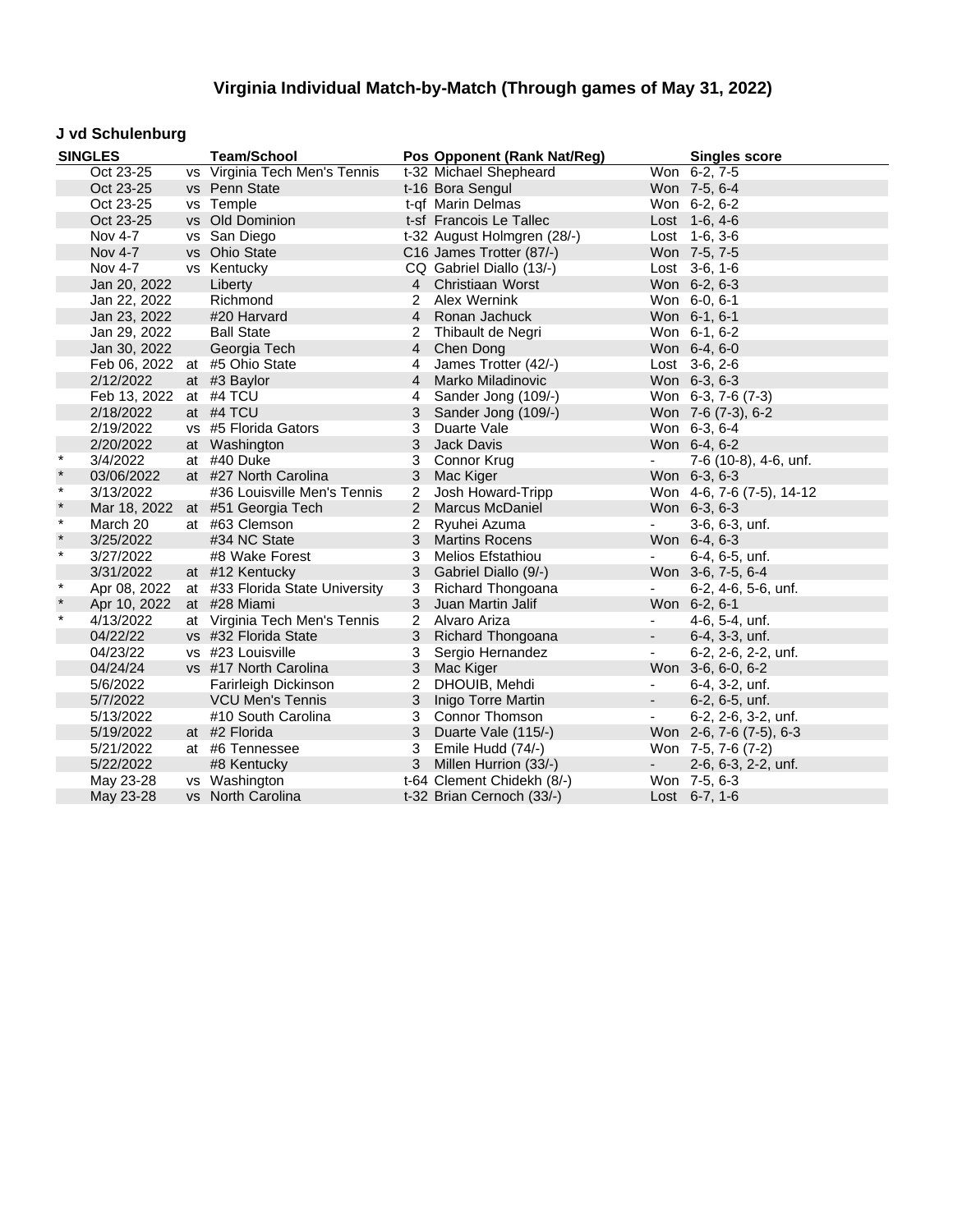### **J vd Schulenburg**

|         | <b>DOUBLES</b>    | <b>Team/School</b>                 |                      | Pos Opponent (Rank Nat/Reg)         | <b>Doubles score/partner</b> |                                |
|---------|-------------------|------------------------------------|----------------------|-------------------------------------|------------------------------|--------------------------------|
|         |                   | Oct 23-2 vs Liberty                |                      | t-16 R Marques da Silva/Josh Wilson |                              | Won 8-7/Bar Botzer             |
|         |                   | Oct 23-2 vs James Madison          |                      | t-qf William Karpinski/Holden Koons |                              | Won 8-4/Bar Botzer             |
|         |                   | Oct 23-2 vs Old Dominion           |                      | t-sf Luca Maldoner/Nicola Vidal     |                              | Lost 2-6, 6-4, 8-10/Bar Botzer |
|         | Jan 20            | Liberty                            | $\mathbf{3}$         | Goncalo Ferreira/Josh Wilson        |                              | Won 6-3/Bar Botzer             |
|         | Jan 23            | #20 Harvard                        | 3                    | Steven Sun/David Lins               | Won                          | 6-3/Bar Botzer                 |
|         | Jan 29            | <b>Ball State</b>                  | 3                    | Vince Orlando/Parrish Simmons       |                              | 4-4, unf./Bar Botzer           |
|         | Jan 30            | Georgia Tech                       | 3                    | Chen Dong/Angel Guerrero            | Lost                         | 2-6/Bar Botzer                 |
|         | Feb 06            | at #5 Ohio State                   | 3 <sup>1</sup>       | Cannon Kingsley/JJ Tracy            | Lost                         | 3-6/Bar Botzer                 |
|         |                   | 2/12/202 at #3 Baylor              | 3                    | Adrian Boitan/Tadeas Paroulek       | Lost                         | 4-6/Jackson Allen              |
|         | Feb <sub>13</sub> | at #4 TCU                          | 3                    | Juan Carlos Aguilar/Tim Ruehl       |                              | 4-5, unf./William Woodall      |
|         |                   | 2/18/202 at #4 TCU                 | $\overline{2}$       | Sander Jong/Lui Maxted              | Won                          | 6-0/Inaki Montes               |
|         |                   | $2/19/202$ vs #5 Florida Gators    | $\overline{2}$       | Andy Andrade/Mattias Siimar (44/-)  | Lost                         | 2-6/Inaki Montes               |
|         |                   | 2/20/202 at Washington             | $\mathbf{2}^{\circ}$ | Clement Chidekh/Nedim Suko          | Lost                         | 2-6/Inaki Montes               |
|         |                   | 3/4/2022 at #40 Duke               | 3                    | Faris Khan/Niroop Vallabhaneni      |                              | Won 6-4/Inaki Montes           |
| $\ast$  |                   | 03/06/20 at #27 North Carolina     | 3                    | Benjamin Sigouin/Peter Murphy       |                              | Won 6-3/Inaki Montes           |
| $\ast$  |                   | 3/13/202 #36 Louisville Men's Tenn | 3                    | David Mizrahi/Tin Chen              | $\sim 100$                   | 5-3, unf./Inaki Montes         |
| $\ast$  | Mar 18            | at #51 Georgia Tech                | $\mathbf{2}^{\circ}$ | Pablo Schlecher/Brandon McKinney    | Won                          | 6-4/Gianni Ross                |
| $\star$ |                   | March 20 at #63 Clemson            | $\mathbf{2}^{\circ}$ | <b>Trey Stinchcomb/Matt Pitts</b>   |                              | Won 6-2/Gianni Ross            |
|         |                   | 3/25/202 #34 NC State              | 3                    | Collin Shick/Yannai Barkai          |                              | Won 6-4/Gianni Ross            |
|         |                   | 3/27/202 #8 Wake Forest            | 3                    | Ben Draper/Robert Maciag            |                              | Won 6-4/Gianni Ross            |
|         |                   | 3/31/202 at #12 Kentucky           | 3                    | Liam Draxl/Alexandre LeBlanc        | Lost                         | 6-7 (8-10)/Gianni Ross         |
|         | Apr 08            | at #33 Florida State Unive         | 3                    | Alex Bulte/Youcef Rihane            | Lost                         | 0-6/Gianni Ross                |
|         |                   | 5/6/2022 Farirleigh Dickinson      | 3                    | SRIRAM, Arjun/BUDINSZKY, Moric      | Won                          | 6-2/Gianni Ross                |
|         |                   | 5/7/2022 VCU Men's Tennis          | 3                    | Joaquim Almeida/Matisse Bobichon    |                              | 5-3, unf./Gianni Ross          |
|         |                   | 5/13/202 #10 South Carolina        | 3                    | Casey Hoole/Toby Samuel             | Won                          | 6-4/Gianni Ross                |
|         |                   | 5/19/202 at #2 Florida             | 3                    | Duarte Vale/Nate Bonetto            | Lost                         | 1-6/Gianni Ross                |
|         |                   | 5/21/202 at #6 Tennessee           | 3                    | Mark Wallner/Johannus Monday        | Won                          | 6-3/Gianni Ross                |
|         |                   | 5/22/202 #8 Kentucky               | 3                    | Liam Draxl/Alexandre LeBlanc        |                              | Won 6-1/Gianni Ross            |